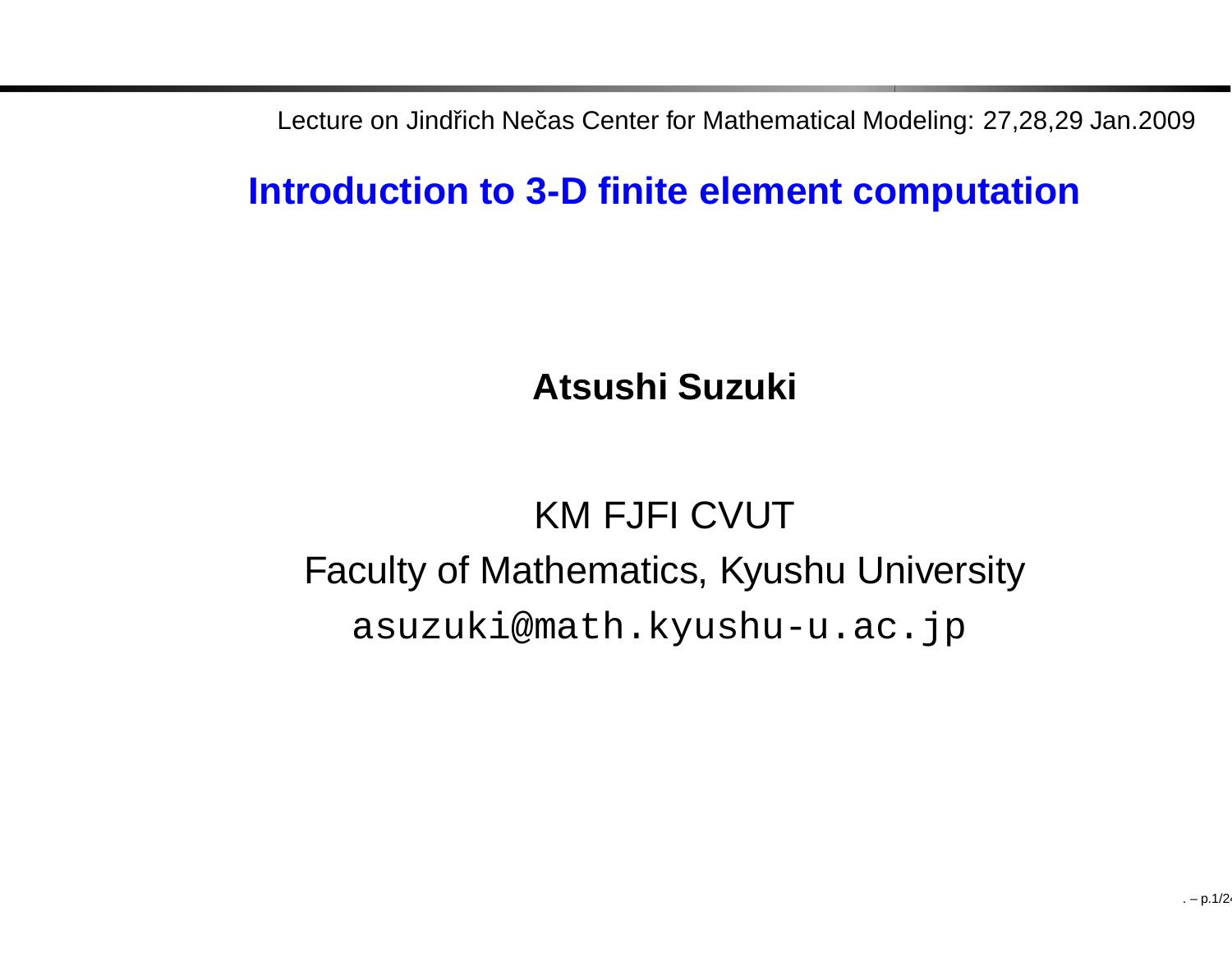Parallel computation with domain decomposition.

- Architecture of parallel computers
	- $\mathcal{L}_{\mathcal{A}}$ - shared memory type
	- $\mathcal{L}_{\mathcal{A}}$ - distributed memory type
- Parallelization of matrix-vector product
	- non-overlapping domain decomposition
	- $\mathcal{L}_{\mathcal{A}}$ coarse grain parallelization with OpenMP
- Iterative substructuring method
	- -- Schur complement matrix
	- $\mathcal{L}_{\mathcal{A}}$ - preconditioner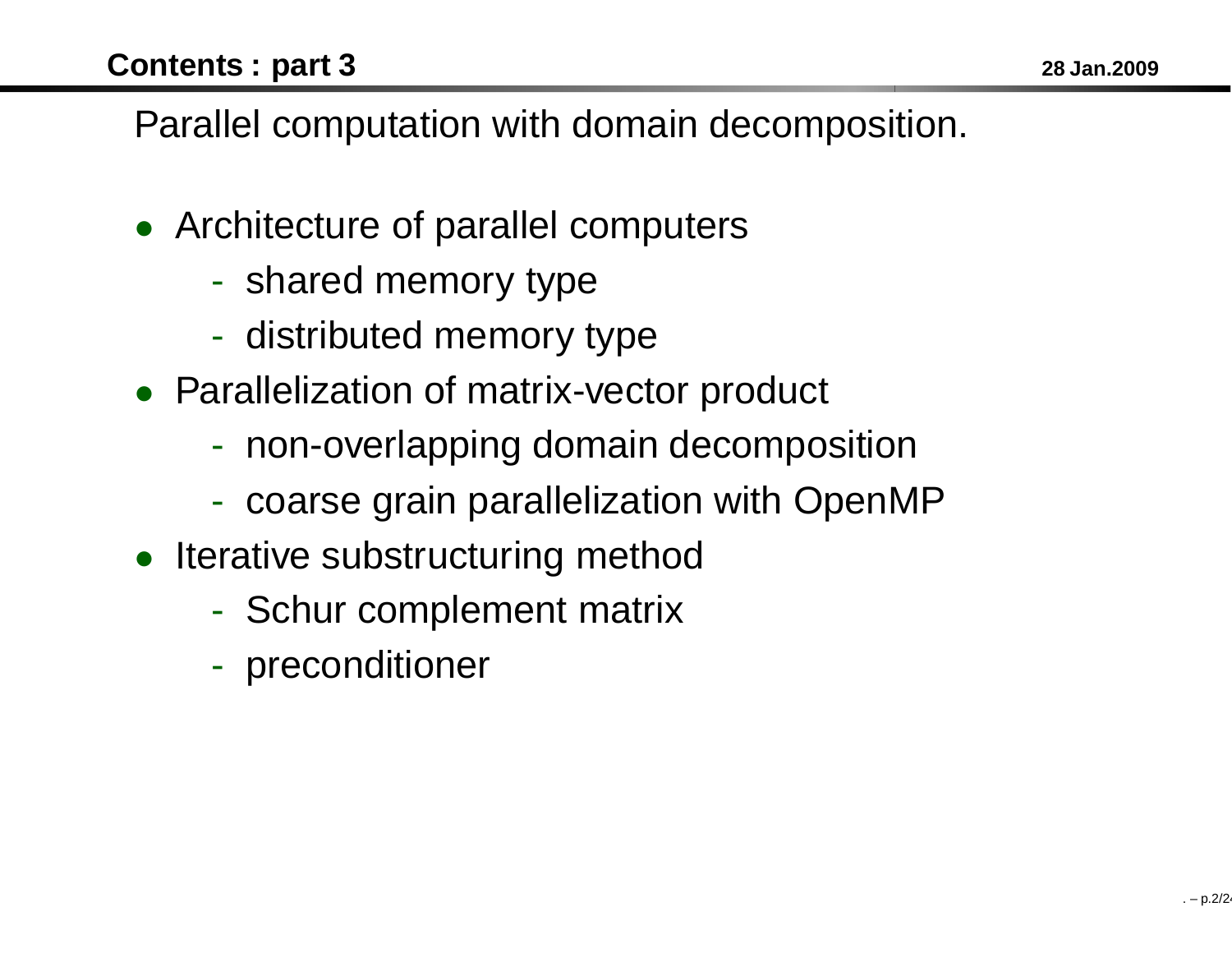### shared memory type:



memory

### distributed memory type:

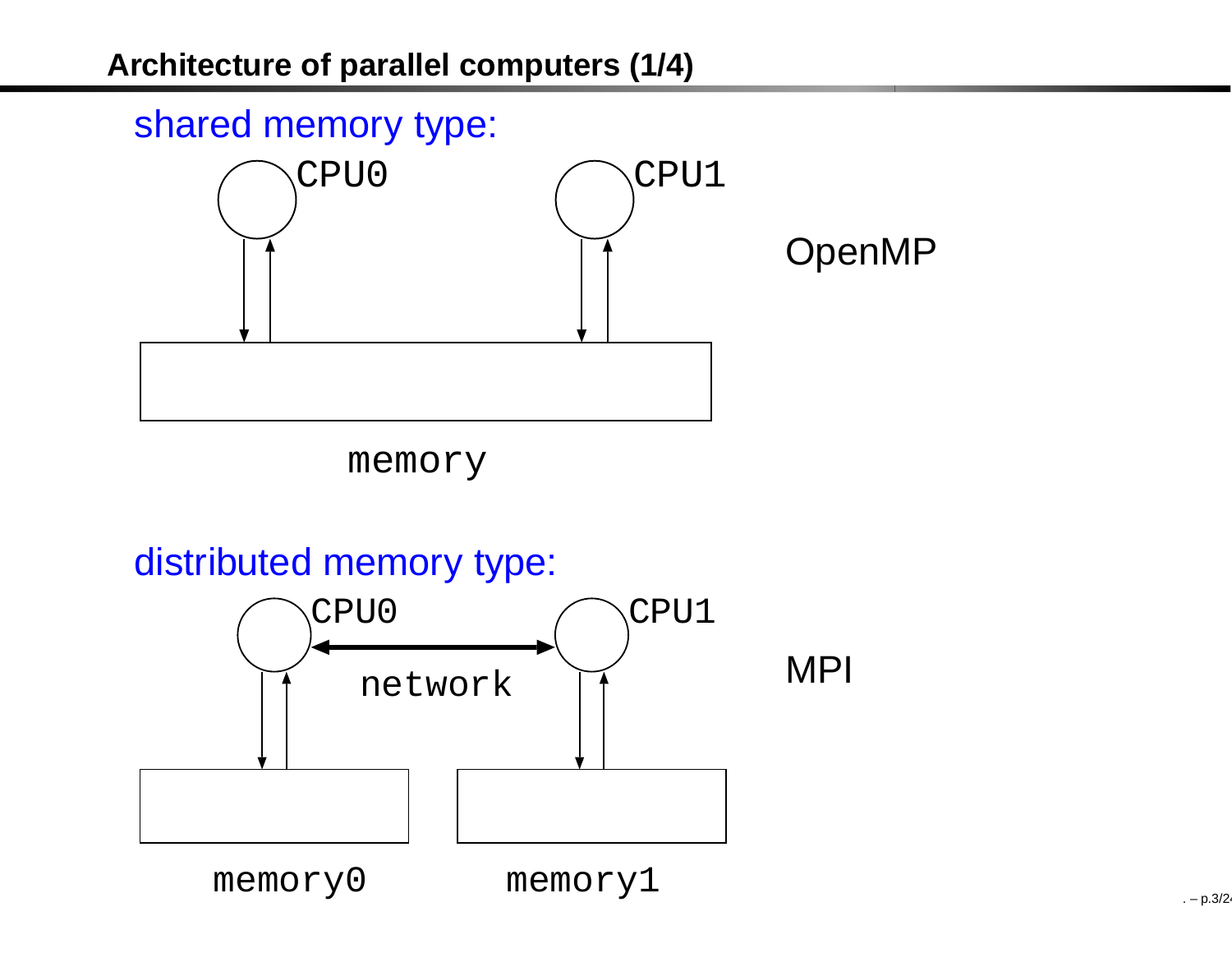#### memory access on shared memory type:



memory

memory

<sup>2</sup> CPUs can not write to same address simultaneously.

memory access on distributed memory type:

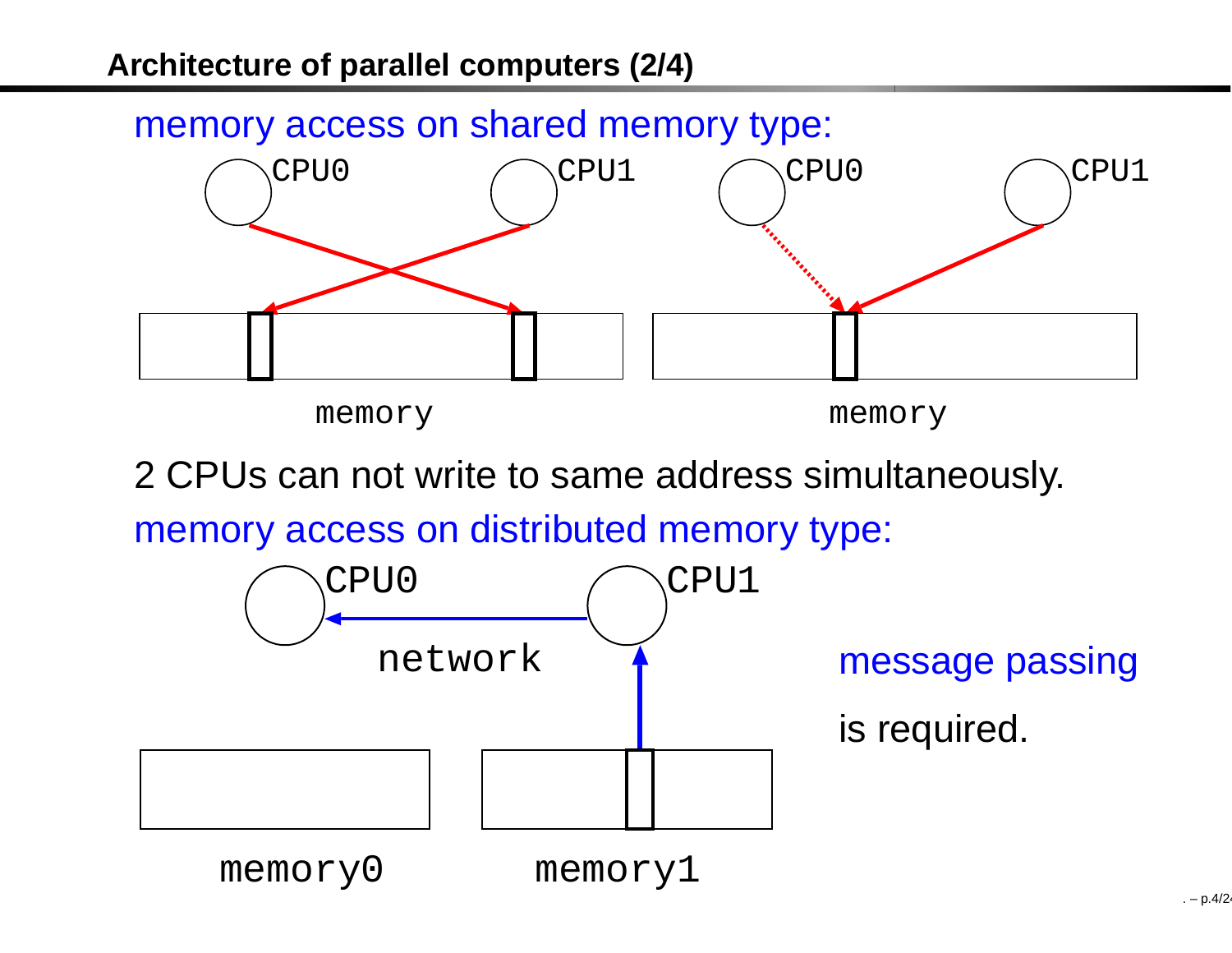limitation on memory access on shared memory type:



control writingto memory from CPU bysemaphore or barrier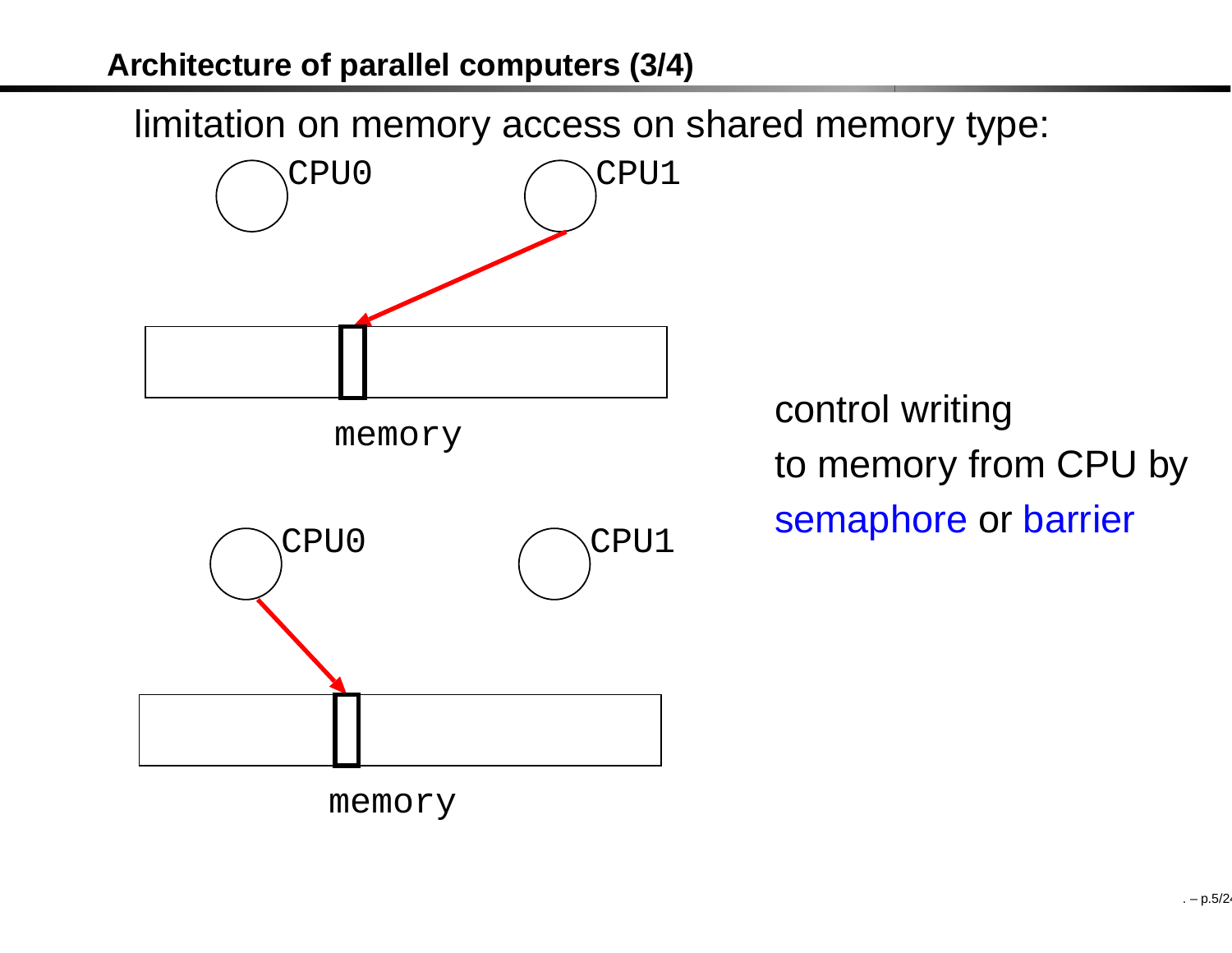Shared memory with OpenMP is better programming model.

- OpenMP is originally designed for loop parallelization(fine grain parallelization)
- Coarse grain parallelization is written by parallel region
- For large-scale parallel computer, Uniform Memory Access (UMA) architecture is not easy to develop and non-UniformMemory Access (NUMA) is used.
- OpenMP has no capability to allocate memory in the way of NUMA architecture.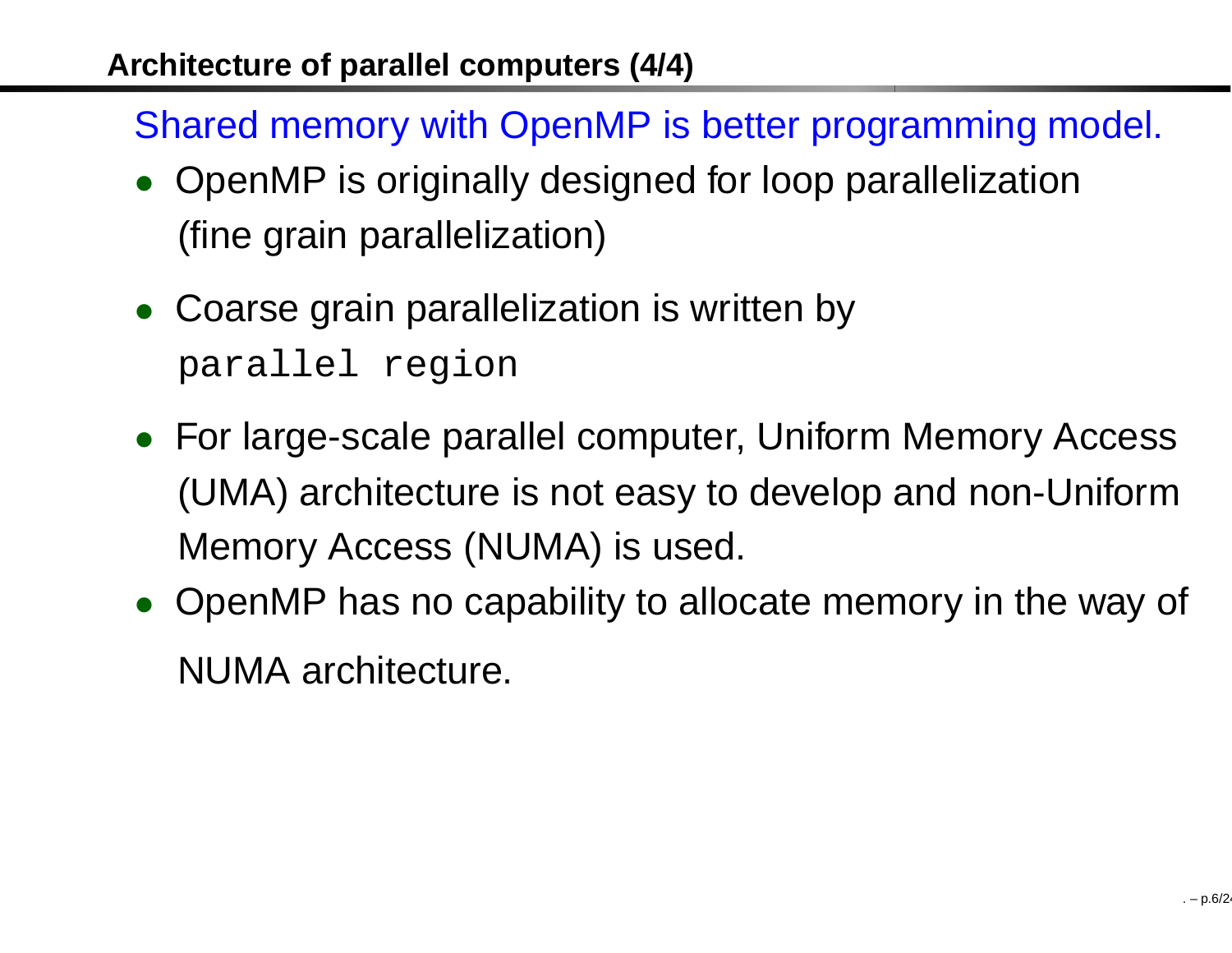### **Parallelization of matrix-vector product (1/2)**

 $A: \mathbb{R}^{N \times N}$  sparse matrix,  $x, b: \mathbb{R}^N$  vector.

linear equation  $\emph{A}$   $\emph{x}$  $= b$ 

 matrix-vector product ⇐ Krylov subspace methods (CG, GMRES,...)

$$
[y]_i := \sum_{1 \le j \le N} [A]_{ij} [x]_j
$$

$$
[y]_i := \sum_{j \in \{j; [A]_i, j \neq 0\}} [A]_{ij} [x]_j.
$$

with CRS format:

 $v_A[k] = A_{ij}, \ c_A[k] = j, \ r_A[i] \leq k < r_A[i+1],$ 

$$
y[i] := \sum_{r_A[i] \le k < r_A[i+1]} v_A[k]x[c_A[k]]
$$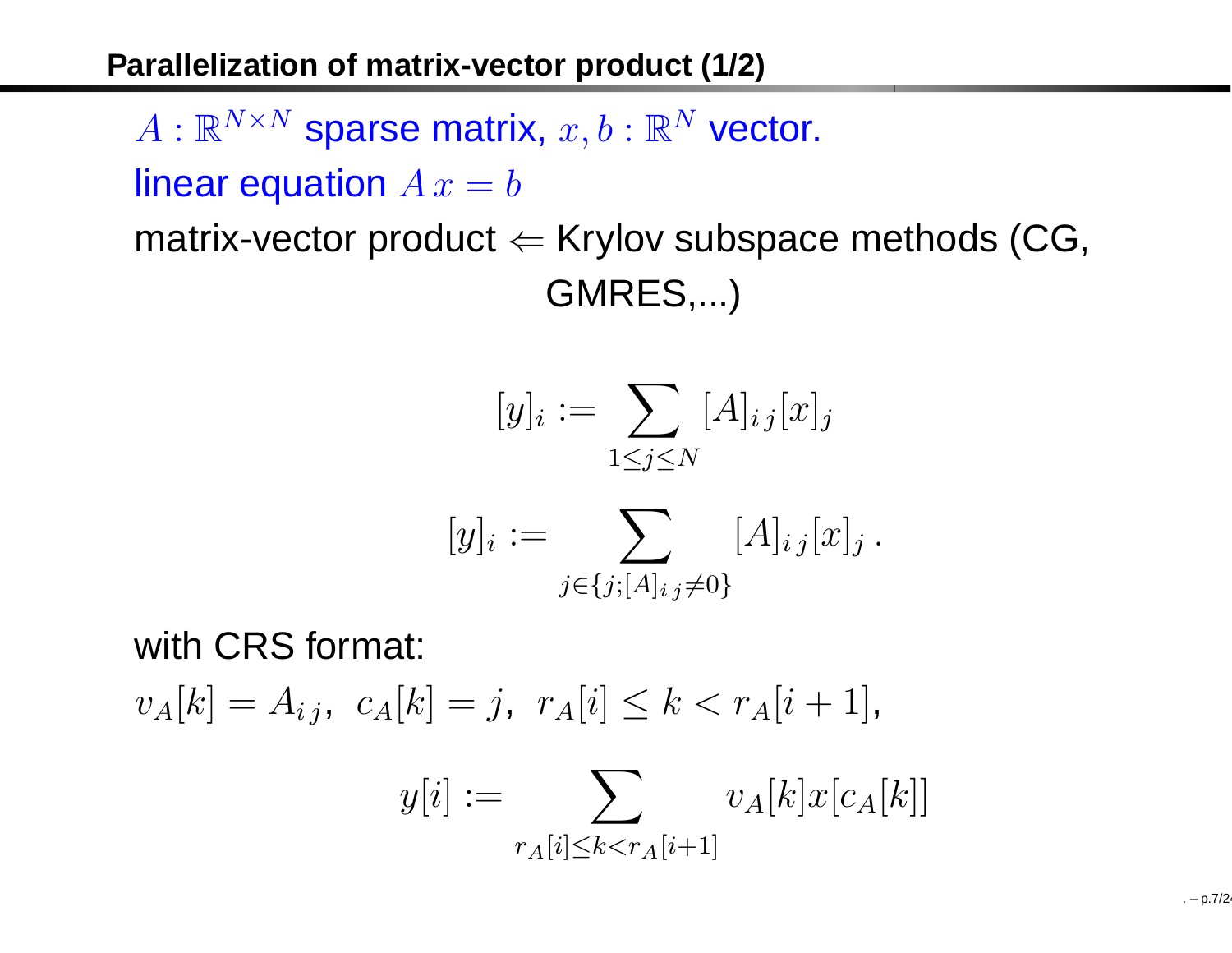parallelization of loop by OpenMP: #pragma omp parallel for private( $j$ ) for (i = 0; i < N; i++) {  $[v]_i := \quad \sum \quad [A]_{i \, j} [u]_j$ j∈{j;[A]<sub>i j</sub>≠0} ;<br>7 }

loop counter variable  $j$  depends on loop counter variable  $i.$ ⇒ declaration of private is needed.<br>een with length **prio perallalized** and a loop with length  $\scriptstyle\rm N$  is parallelized and executed by parallel

processors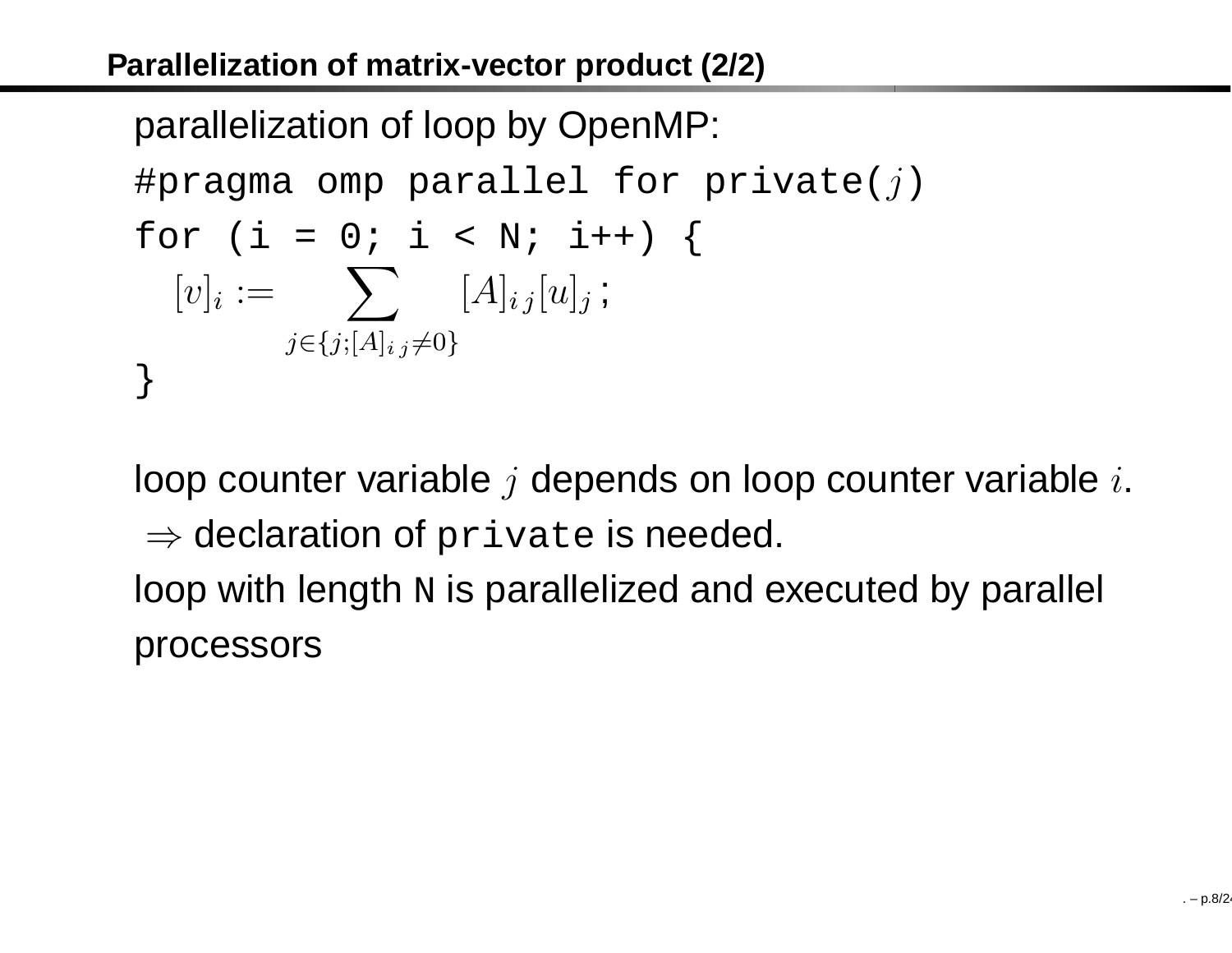non-overlapping decomposition of index set :

$$
\Lambda := \{1, 2, ..., N\}
$$

$$
\Lambda = \Lambda_1 \oplus \Lambda_2 \oplus \cdots \oplus \Lambda_D \oplus \Lambda_{\mathcal{F}} \quad \text{(direct sum)}
$$

|                   |  |  | $\begin{bmatrix} y_1 \\ y_2 \\ \vdots \\ y_D \\ y_{\mathcal{F}} \end{bmatrix} = \begin{bmatrix} A_{11} & & & & A_{1\mathcal{F}} \\ & A_{22} & & & A_{2\mathcal{F}} \\ & & \ddots & & \vdots \\ & & & A_{DD} & A_{D\mathcal{F}} \\ & & & & A_{\mathcal{F}D} & A_{\mathcal{F}\mathcal{F}} \end{bmatrix} \begin{bmatrix} x_1 \\ x_2 \\ \vdots \\ x_D \\ x_{\mathcal{F}} \end{bmatrix}$ |  |  |
|-------------------|--|--|-------------------------------------------------------------------------------------------------------------------------------------------------------------------------------------------------------------------------------------------------------------------------------------------------------------------------------------------------------------------------------------|--|--|
|                   |  |  |                                                                                                                                                                                                                                                                                                                                                                                     |  |  |
|                   |  |  |                                                                                                                                                                                                                                                                                                                                                                                     |  |  |
|                   |  |  |                                                                                                                                                                                                                                                                                                                                                                                     |  |  |
|                   |  |  |                                                                                                                                                                                                                                                                                                                                                                                     |  |  |
| $[A_{pq}]_{ij}=0$ |  |  | $(i \in \Lambda_p, j \in \Lambda_q)$ , $1 \leq p < q \leq D$                                                                                                                                                                                                                                                                                                                        |  |  |

← sparseness)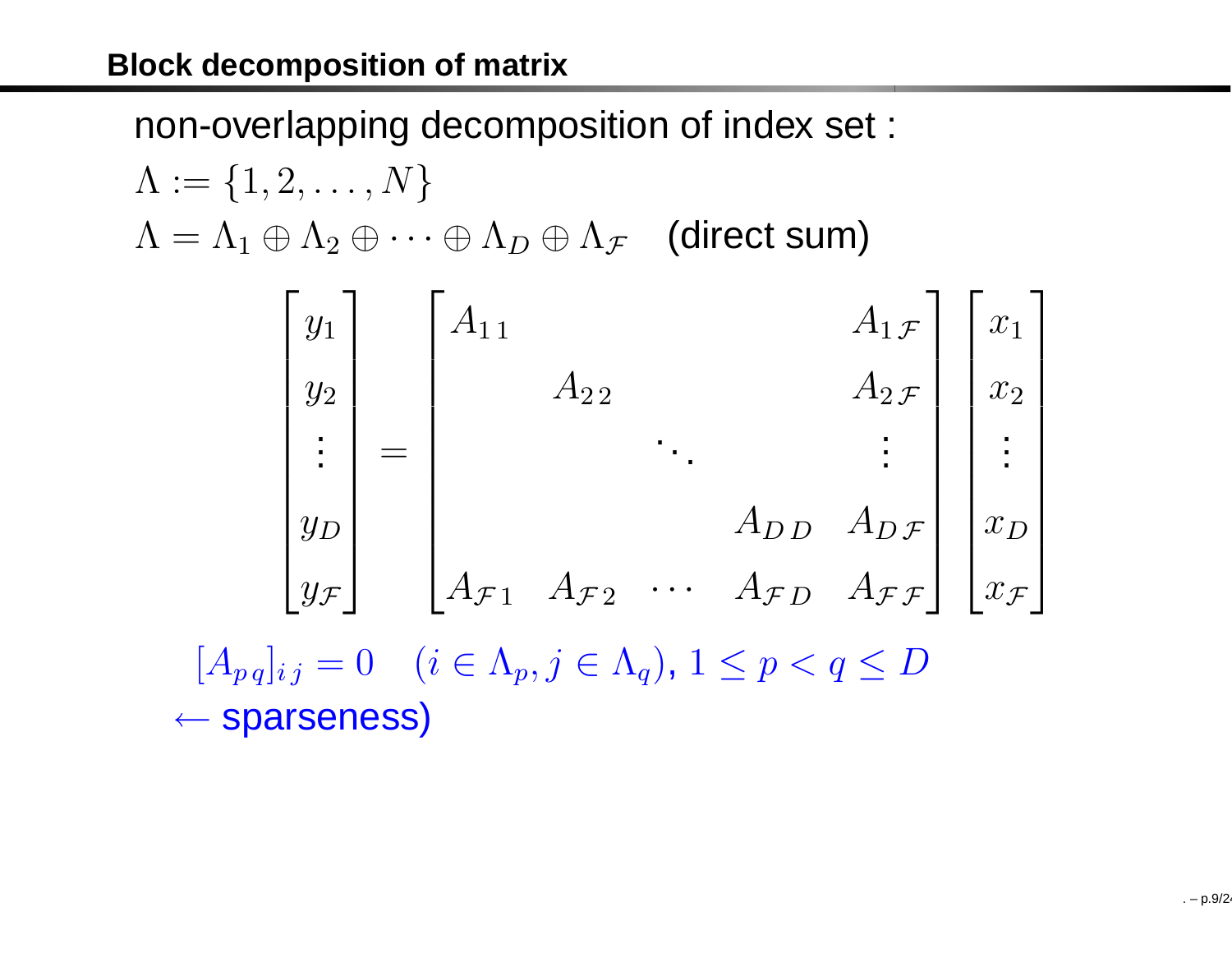non-overlapping decomposition of index set :

$$
\Lambda := \{1, 2, ..., N\}
$$

$$
\Lambda = \Lambda_1 \oplus \Lambda_2 \oplus \cdots \oplus \Lambda_D \oplus \Lambda_{\mathcal{F}} \quad \text{(direct sum)}
$$

|             | $\begin{array}{c c} y_1 & A_{11} \ y_2 & \end{array}$     |          |                                                                                                                                                                                                                                          | $A_1\mathcal{F}$   $x_1$     |  |
|-------------|-----------------------------------------------------------|----------|------------------------------------------------------------------------------------------------------------------------------------------------------------------------------------------------------------------------------------------|------------------------------|--|
|             |                                                           | $A_{22}$ |                                                                                                                                                                                                                                          | $A_2$ $\left  \right $ $x_2$ |  |
|             | $\begin{array}{c c} y_2 & A_{22} \\ \vdots & \end{array}$ |          |                                                                                                                                                                                                                                          |                              |  |
|             |                                                           |          | $\begin{bmatrix} y_D \\ y_{\mathcal{F}} \end{bmatrix}$ $\begin{bmatrix} A_{\mathcal{F}1} & A_{\mathcal{F}2} & \cdots & A_{\mathcal{F}D} & A_{\mathcal{F}\mathcal{F}} \end{bmatrix} \begin{bmatrix} x_D \\ x_{\mathcal{F}} \end{bmatrix}$ |                              |  |
|             |                                                           |          |                                                                                                                                                                                                                                          |                              |  |
| $ q i  = 0$ |                                                           |          | $(i \in \Lambda_p, j \in \Lambda_q)$ , $1 \leq p < q \leq D$                                                                                                                                                                             |                              |  |

decomposition of index  $\Lambda_\mathcal{F}$ 

 $[A_p]$ 

$$
\Lambda_{\mathcal{F}}^{(p)} := \{ j \in \Lambda_{\mathcal{F}} \, ; \, [A_p \mathcal{F}]_{ij} \neq 0 \quad \forall i \in \Lambda_p \}
$$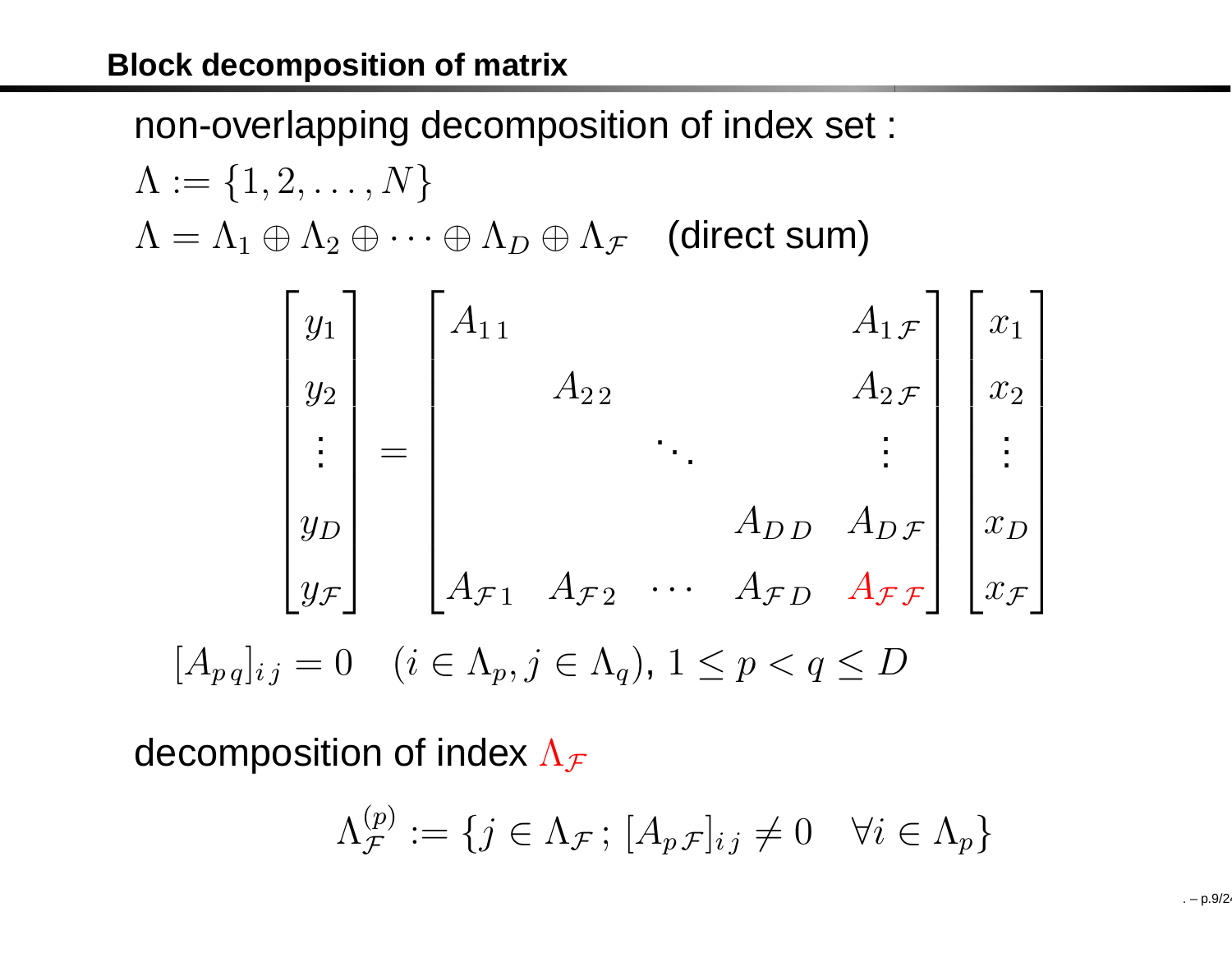| $y_1$                        | $A_{1\,1}$         |                    |                               |                             | $A_1\mathcal{F}$   $x_1$              |                                   |
|------------------------------|--------------------|--------------------|-------------------------------|-----------------------------|---------------------------------------|-----------------------------------|
| $y_2$                        |                    | $A_{2\,2}$         |                               |                             | $A_2$ $\mathcal F$                    | $\overline{x_2}$                  |
| $\left  \frac{1}{2} \right $ |                    |                    |                               |                             | $\pm$                                 | $\frac{1}{2}$                     |
|                              |                    |                    |                               | $A_{DD}$ $A_{D\mathcal{F}}$ |                                       | $x_D$                             |
| $y_{\mathcal{F}}$            | $A_{\mathcal{F}1}$ | $A_{\mathcal{F}2}$ | $\ddot{\cdot}$ $\ddot{\cdot}$ |                             | $A_{FD}$ $A_{\mathcal{F}\mathcal{F}}$ | $\lfloor x_{\mathcal{F}} \rfloor$ |

decomposition of index  $\Lambda_\mathcal{F}$ 

$$
\Lambda_{\mathcal{F}}^{(p)} := \{ j \in \Lambda_{\mathcal{F}} \, ; \, [A_p \mathcal{F}]_{ij} \neq 0 \quad \forall i \in \Lambda_p \}
$$

 $A_{\mathcal{F}\mathcal{F}}$ = $\sum_{1\leq p\leq D}A_{\mathcal{F}\mathcal{F}}^{(p)}$ 

$$
A x = \sum_{1 \le p \le D} \begin{bmatrix} A_{pp} & A_{p\mathcal{F}} \\ A_{\mathcal{F}p} & A_{\mathcal{F}\mathcal{F}}^{\{p\}} \end{bmatrix} \begin{bmatrix} x_p \\ x_{\mathcal{F}}^{\{p\}} \end{bmatrix}
$$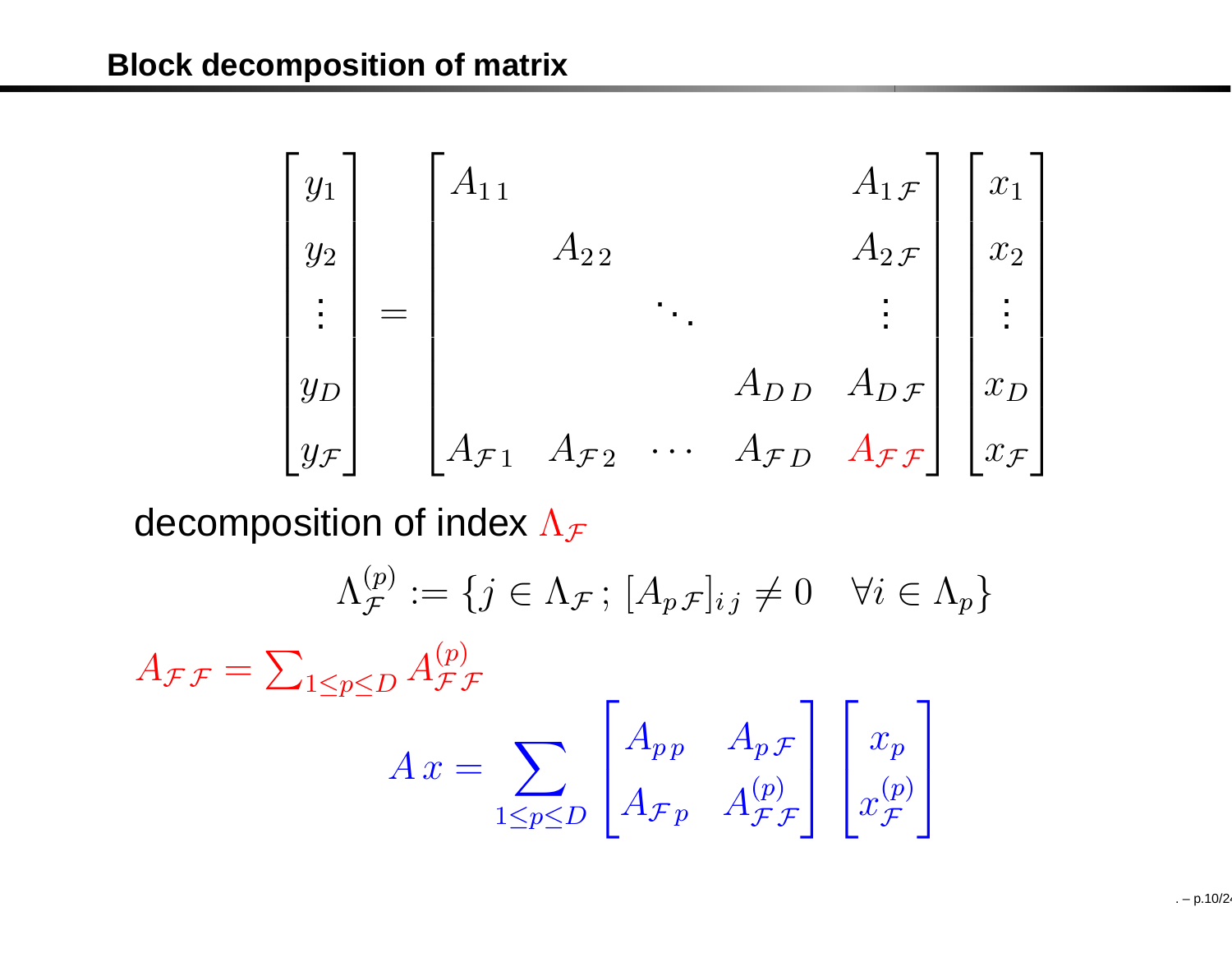A: stiffness matrix

non-overlapping domain decomposition:

 $D$  subdomains + interface

$$
\Omega_p(1 \le p \le D), \quad \mathcal{F} := \bigcup_{1 \le p < q \le D} \partial \Omega_p \cap \partial \Omega_q.
$$
\n
$$
\overline{\Omega} = \bigcup_{1 \le p \le D} (\overline{\Omega}_p \setminus \mathcal{F}) \cup \mathcal{F}.
$$

 $A_{p\,p}$  nodes on  $\bar{\Omega}_p$  $_p \setminus \mathcal{F}$ 

 $A_p$   $\cal F$  $_\mathcal{F}$  nodes on  $\bar{\Omega}_p$  $_p \setminus \mathcal{F}$  and  $\partial \Omega_p$  ${}_{p}\cap\mathcal{F}$ 

 $A_{\bm{\tau}}^{(p)}$  ${}^{(p)}_{{\cal F} {\cal F}}$  nodes on  $\partial \Omega_p$  ${}_{p}\cap\mathcal{F}$ 

$$
\sum_{1 \le p < D} \begin{bmatrix} A_{pp} & A_{p\mathcal{F}} \\ A_{\mathcal{F}p} & A_{\mathcal{F}\mathcal{F}}^{(p)} \end{bmatrix}
$$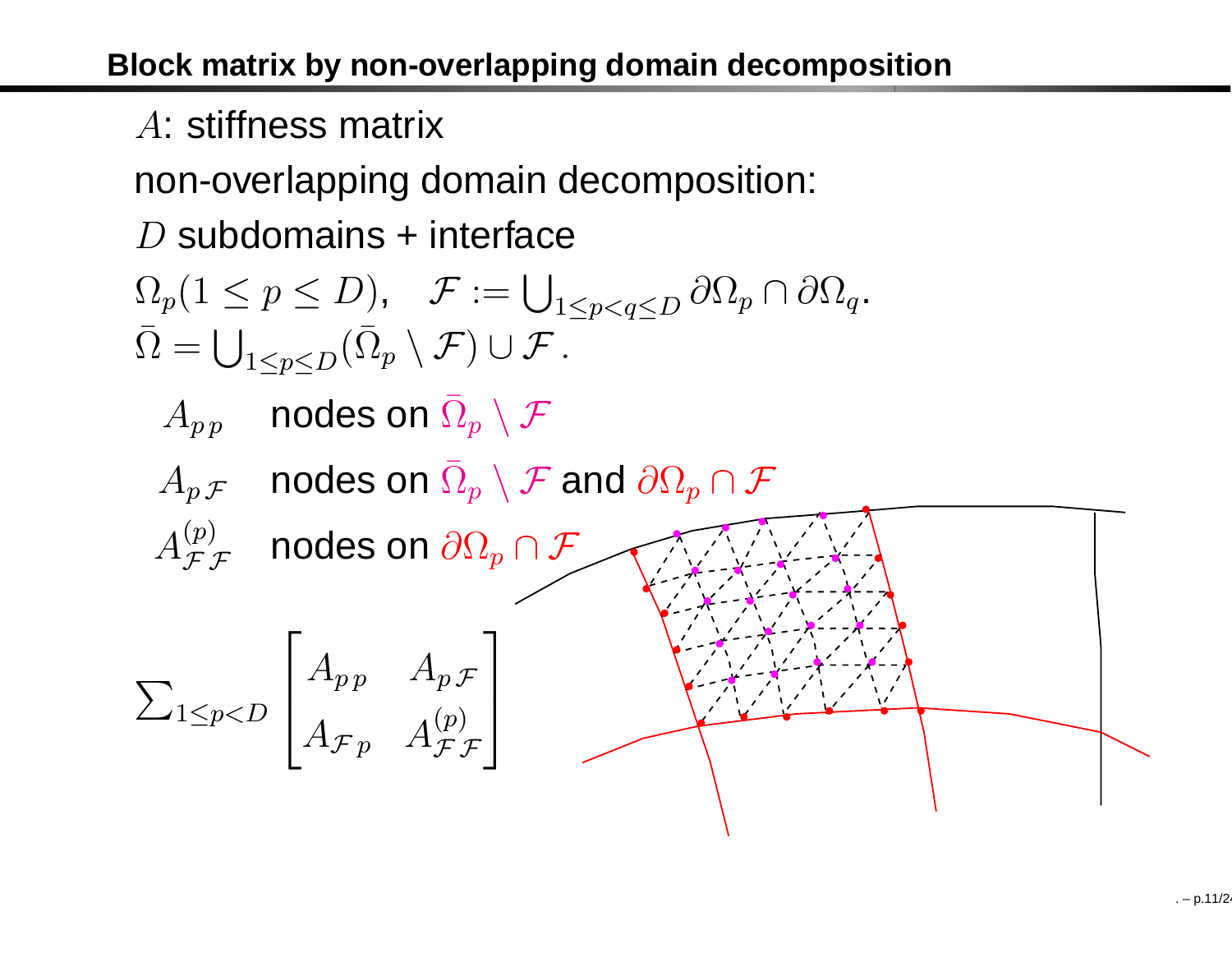# Step <sup>1</sup>

allocate working array  $y_p, y^{\leftarrow}_\jmath$  $\mathop{\mathcal{F}}\limits^{(p)}$  .

### Step <sup>2</sup>

matrix-vector product by each processor  $p\mathrm{:}$ 

$$
\begin{bmatrix} y_p \\ y_{\mathcal{F}}^{\left( p \right)} \end{bmatrix} = \begin{bmatrix} A_{pp} & A_{p\mathcal{F}} \\ A_{\mathcal{F}p} & A_{\mathcal{F}\mathcal{F}}^{\left( p \right)} \end{bmatrix} \begin{bmatrix} x_p \\ x_{\mathcal{F}}^{\left( p \right)} \end{bmatrix}.
$$

### Step 3

sum operation with index  $\Lambda_D^+$ :

$$
y_{\mathcal{F}} = \sum_{1 \leq q \leq D} y_{\mathcal{F}}^{(q)}.
$$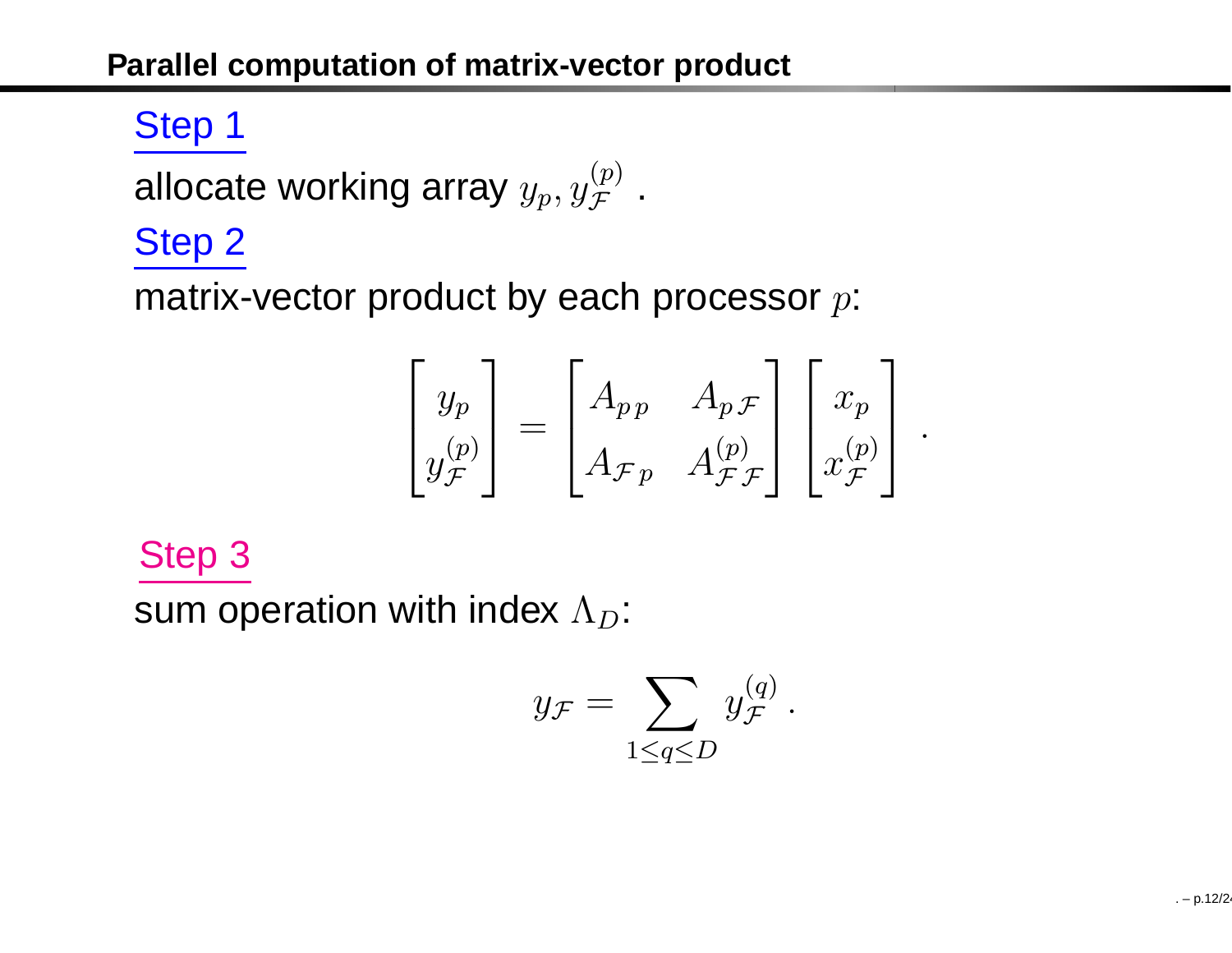# Step <sup>1</sup>

allocate working array  $y_p, y^{\leftarrow}_\jmath$  $\mathop{\mathcal{F}}\limits^{(p)}$  .

### Step <sup>2</sup>

matrix-vector product by each processor  $p\mathrm{:}$ 

$$
\begin{bmatrix} y_p \\ y_{\mathcal{F}}^{\left( p \right)} \end{bmatrix} = \begin{bmatrix} A_{pp} & A_{p\mathcal{F}} \\ A_{\mathcal{F}p} & A_{\mathcal{F}\mathcal{F}}^{\left( p \right)} \end{bmatrix} \begin{bmatrix} x_p \\ x_{\mathcal{F}}^{\left( p \right)} \end{bmatrix}.
$$

direct sum  $\Lambda_\mathcal{F}$  $_{\mathcal{F}} = \Lambda$  $_{\mathcal{F},1}\oplus\Lambda_{\mathcal{F},2}\oplus\dots\oplus\Lambda_{\mathcal{F},D}$ : Step 3'

sum operation by each processor  $p\mathrm{:}$ 

$$
[y_{\mathcal{F}}]_j = \sum_{1 \le q \le D} [y_{\mathcal{F}}^{(q)}]_j \quad j \in \Lambda_{\mathcal{F},p} \, .
$$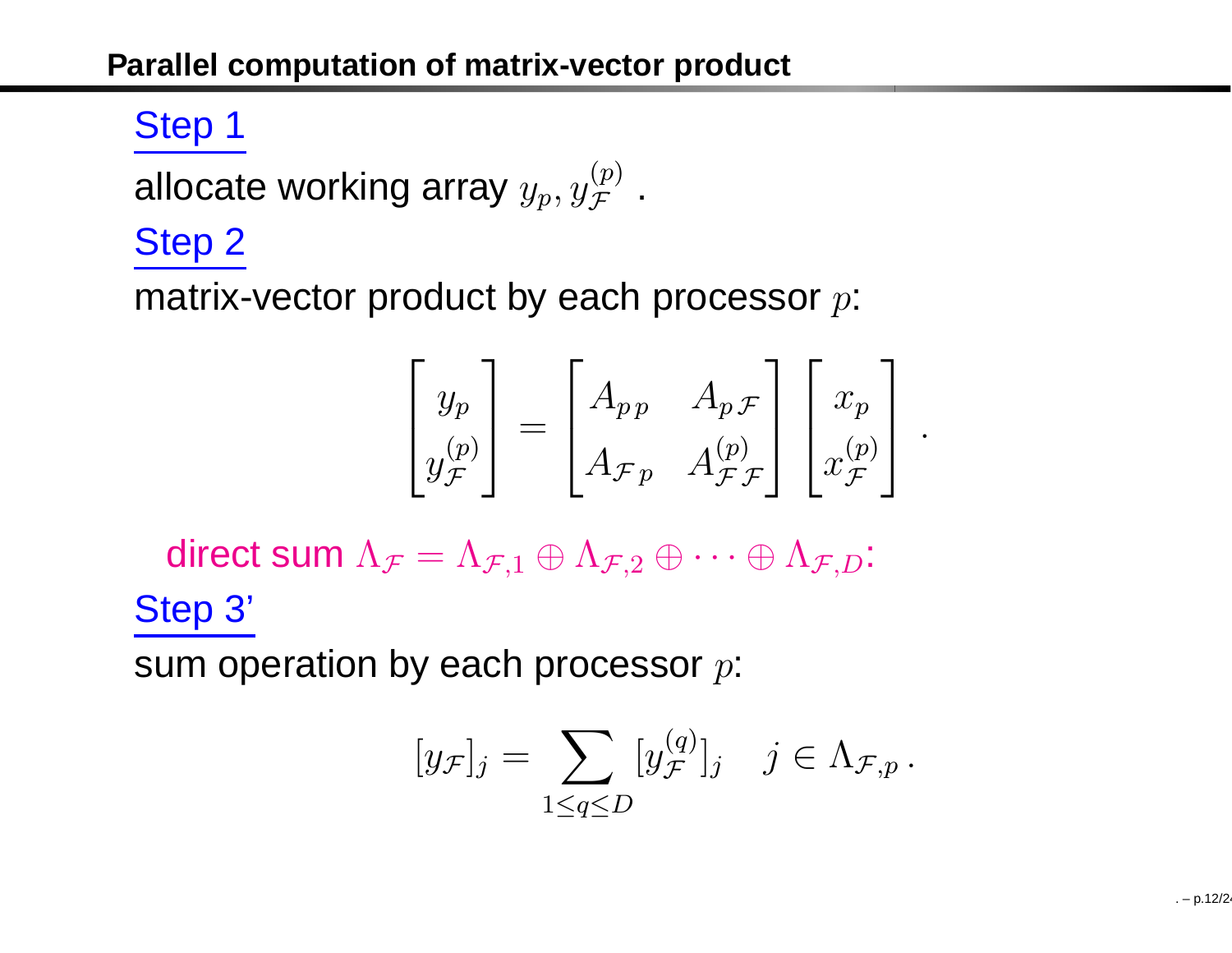# Step <sup>1</sup>

allocate working array  $y_p, y^{\leftarrow}_\jmath$  $\mathop{\mathcal{F}}\limits^{(p)}$  .

### Step <sup>2</sup>

matrix-vector product by each processor  $p\mathrm{:}$ 

$$
\begin{bmatrix} y_p \\ y_{\mathcal{F}}^{\left( p \right)} \end{bmatrix} = \begin{bmatrix} A_{pp} & A_{p\mathcal{F}} \\ A_{\mathcal{F}p} & A_{\mathcal{F}\mathcal{F}}^{\left( p \right)} \end{bmatrix} \begin{bmatrix} x_p \\ x_{\mathcal{F}}^{\left( p \right)} \end{bmatrix}.
$$

wait until completion of step 2: ⇔ barrier<br>。?' Step 3'

sum operation by each processor  $p\mathrm{:}$ 

$$
[y_{\mathcal{F}}]_j = \sum_{1 \le q \le D} [y_{\mathcal{F}}^{(q)}]_j \quad j \in \Lambda_{\mathcal{F},p}.
$$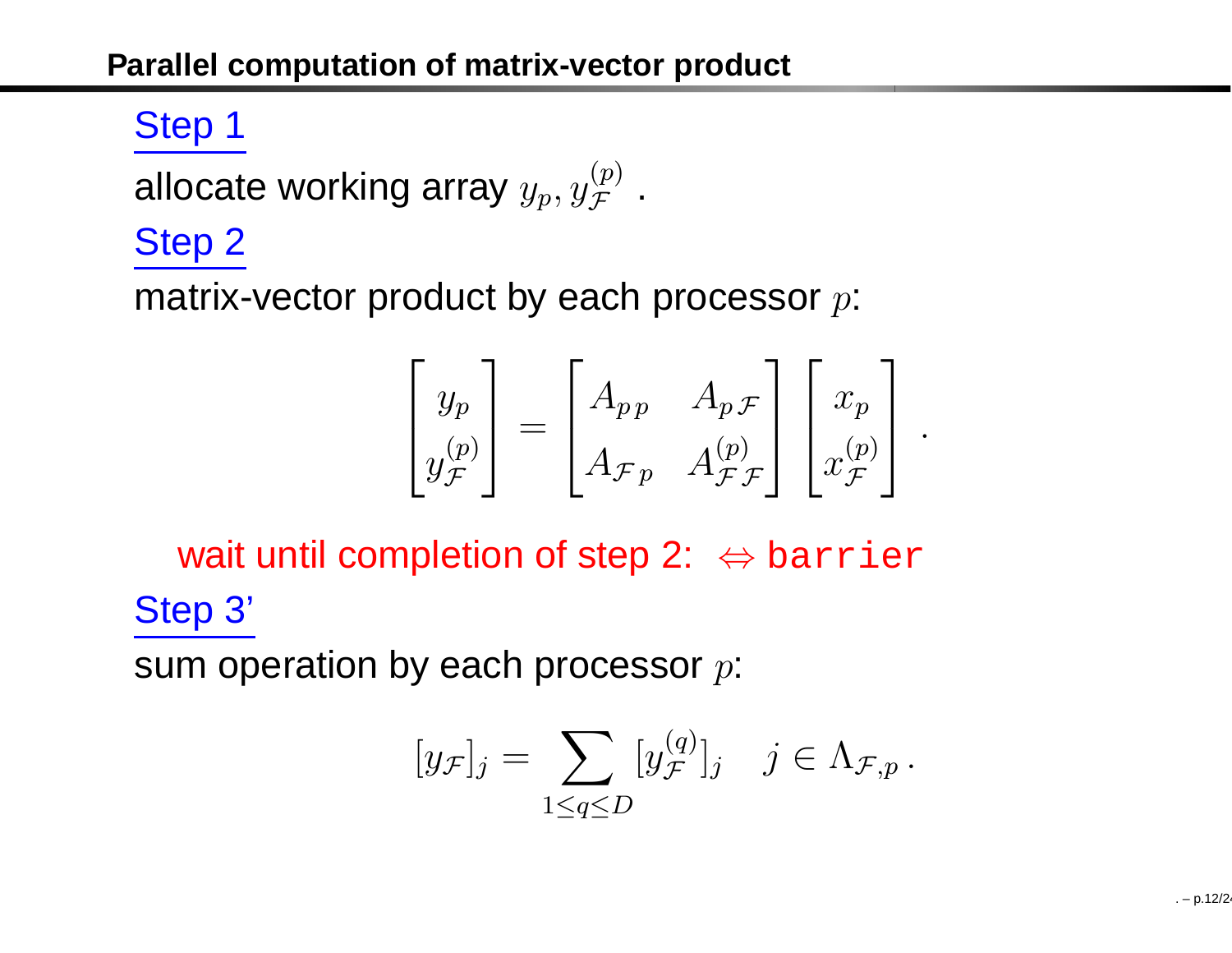### **Implementation by OpenMP with orphaned directive**

```
#include <omp.h>
```

```
allocate x_{\mathcal{F}}, y_{\mathcal{F}};
```

```
omp_set_num_threads(D);
```

```
#pragma omp parallel default(shared) private (p)
{
```

```
p=omp_get_thread_num();
allocate x_p,\,y_p,\,xcopy data from x_\mathcal{F} to
                                  \overset{(p)}{\mathcal{F}} , y\mathcal{F} \ \mathcal{F};<br>;
                                   \mathcal F to x(p)
F;<br>;
```

$$
\begin{bmatrix} y_p \\ y_{\mathcal{F}}^{\left( p \right)} \end{bmatrix} = \begin{bmatrix} A_{pp} & A_{p\mathcal{F}} \\ A_{\mathcal{F}p} & A_{\mathcal{F}\mathcal{F}}^{\left( p \right)} \end{bmatrix} \begin{bmatrix} x_p \\ x_{\mathcal{F}}^{\left( p \right)} \end{bmatrix} ;
$$

#pragma omp barrier

$$
[y_{\mathcal{F}}]_j = \sum_{1 \le q \le D} [y_{\mathcal{F}}^{(p)}]_j \quad j \in \Lambda_{\mathcal{F},p} ;
$$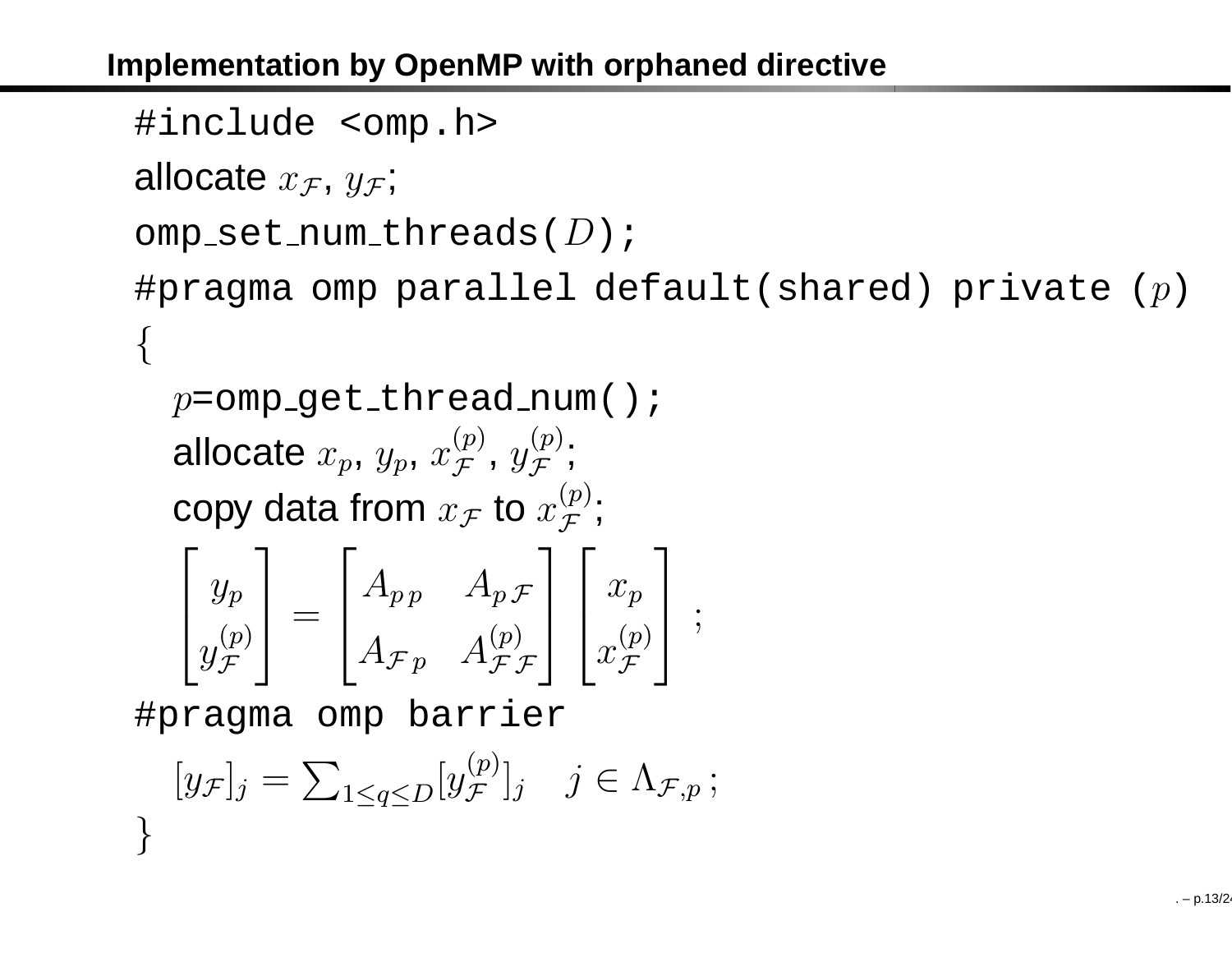**Implementation by OpenMP with orphaned directive**

#include <omp.h>

allocate  $x_{\mathcal{F}}$ ,  $y_{\mathcal{F}}$ ;

```
omp_set_num_threads(D);
```
#pragma omp parallel default(shared) private ( $p$ ) {

 $p$ =omp\_get\_thread\_num(); allocate  $x_p,\,y_p,\,x$ copy data from  $x_\mathcal{F}$  to  $\overset{(p)}{\mathcal{F}}$  ,  $y$  $\mathop{\mathcal{F}}\limits^{(p)}$ ;<br>;  $\mathcal{F}$  to  $x$ (p) F;<br>;

$$
\begin{bmatrix} y_p \\ y_{\mathcal{F}}^{\left( p \right)} \end{bmatrix} = \begin{bmatrix} A_{pp} & A_{p\mathcal{F}} \\ A_{\mathcal{F}p} & A_{\mathcal{F}\mathcal{F}}^{\left( p \right)} \end{bmatrix} \begin{bmatrix} x_p \\ x_{\mathcal{F}}^{\left( p \right)} \end{bmatrix} ;
$$

#pragma omp barrier

$$
[y_{\mathcal{F}}]_j = \sum_{1 \le q \le D} [y_{\mathcal{F}}^{(p)}]_j \quad j \in \Lambda_{\mathcal{F},p} ;
$$

- first touch policy: memory allocated inparallel region forNUMA architecture
- threads are not joinednor generated. barrier is only used.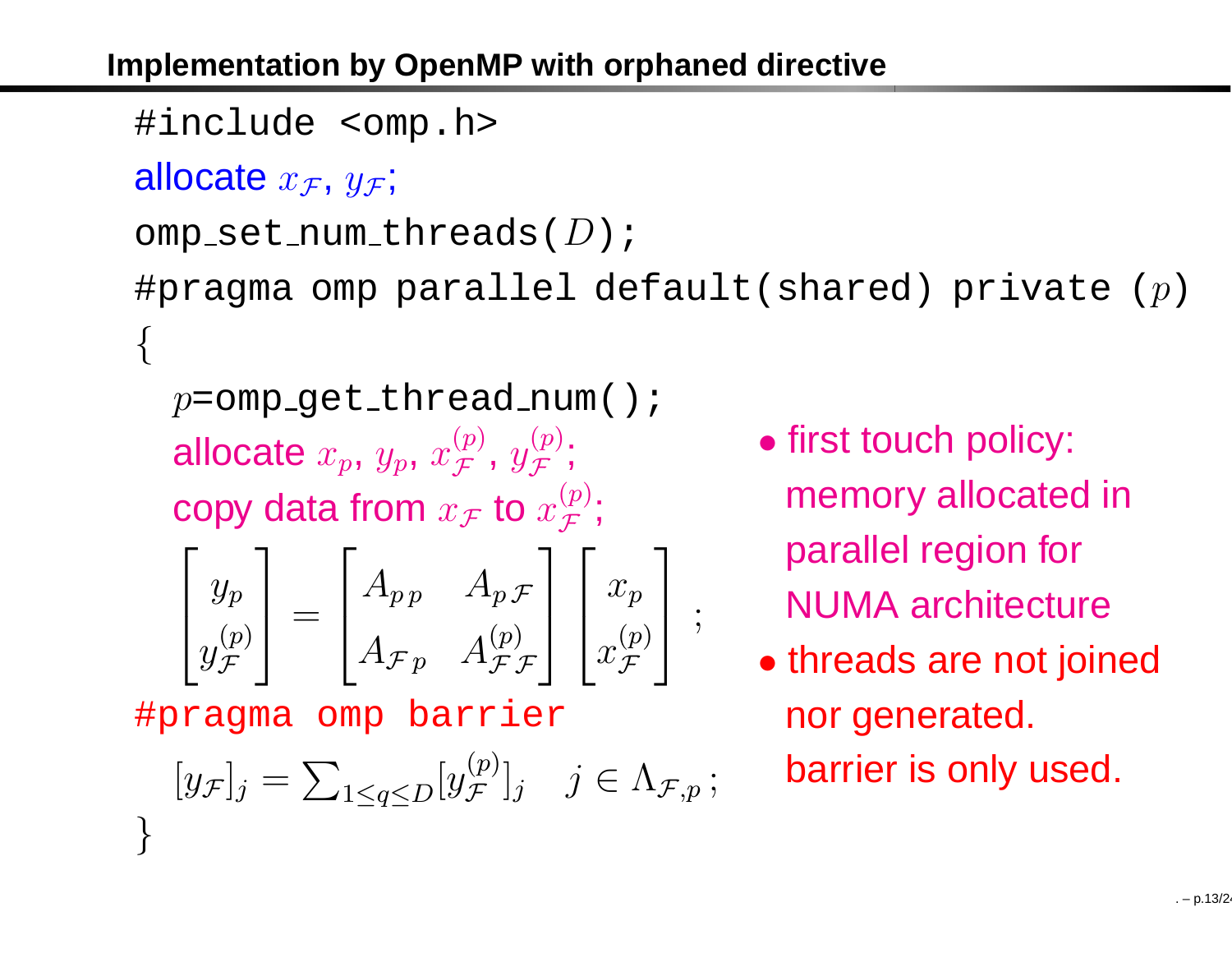### **Parallel performance on IBM System p5/595 (1/2)**

| N.         | nonzeros    | operations (MFLOP)              |           |  |
|------------|-------------|---------------------------------|-----------|--|
|            |             | block parallel<br>loop parallel |           |  |
| 22,932,588 | 524,436,522 | 2,124.846                       | 2,074.813 |  |

|                   | block parallel |               | loop parallel |               |  |
|-------------------|----------------|---------------|---------------|---------------|--|
| # CPU             | time (sec.)    | <b>MFLOPS</b> | time (sec.)   | <b>MFLOPS</b> |  |
| 1                 | 4.27348        | 497.22        | 4.21108       | 492.70        |  |
| 2                 | 2.11207        | 1,006.05      | 2.10430       | 985.99        |  |
| 3                 | 1.45398        | 1,461.40      | 1.44805       | 1,432.83      |  |
| $\overline{4}$    | 1.06202        | 2,000.75      | 1.08669       | 1,909.29      |  |
| 6                 | 0.706038       | 3,009.53      | 0.705740      | 2,939.92      |  |
| 8                 | 0.535862       | 3,965.28      | 0.541420      | 3,832.20      |  |
| $12 \overline{ }$ | 0.367691       | 5,778.89      | 0.372019      | 5,577.17      |  |
| 16                | 0.278528       | 7,628.83      | 0.283959      | 7,306.78      |  |
| 24                | 0.196061       | 10,837.67     | 0.191501      | 10,835.97     |  |
| 48                | 0.115946       | 18,326.17     | 0.111125      | 18,670.98     |  |

number of subdomains is fixed as  $D=48$ .

IBM System p5/595, Power5+ @ 2.1GHz  $\times$  64, SMP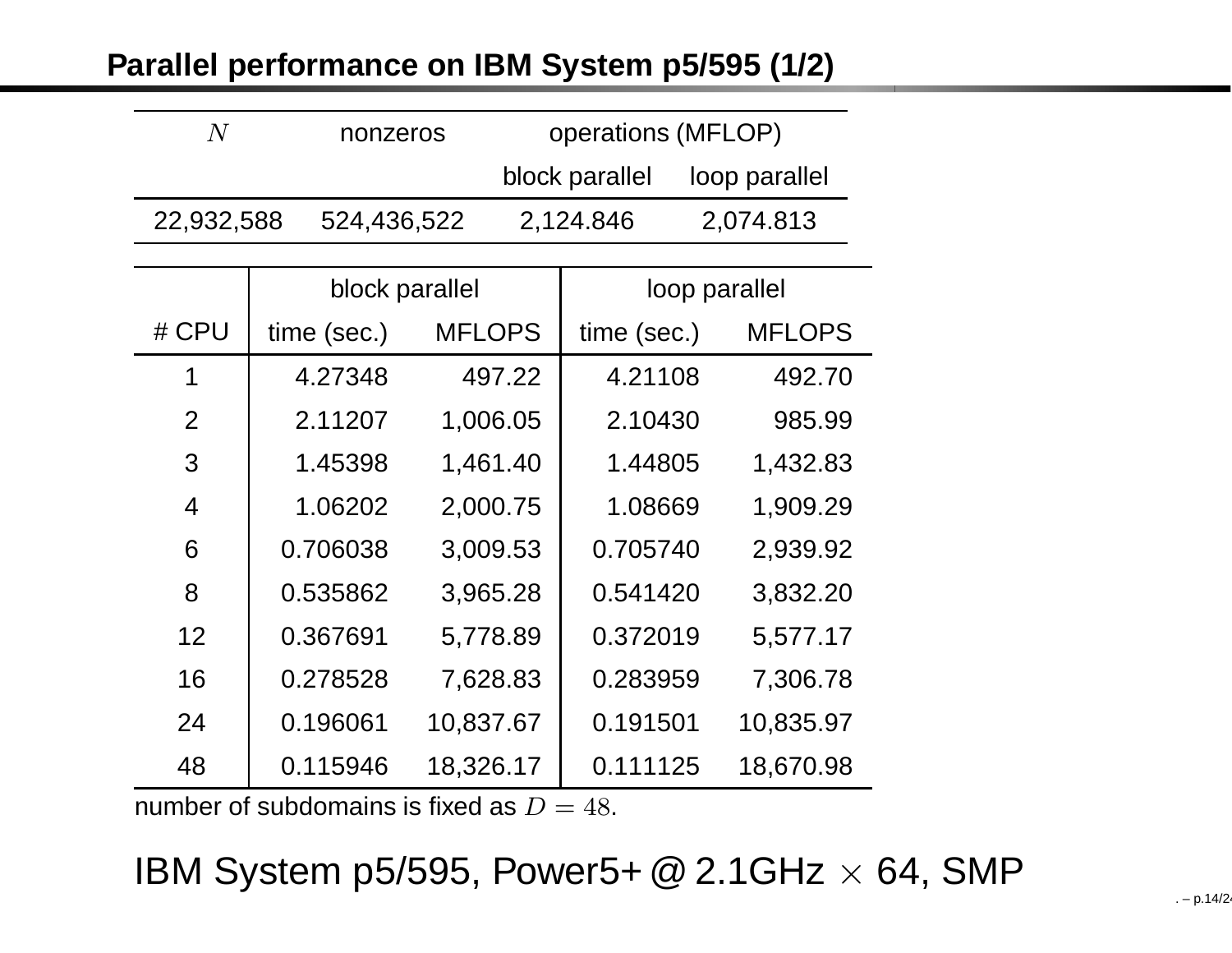#### **Parallel performance on IBM System p5/595 (2/2)**

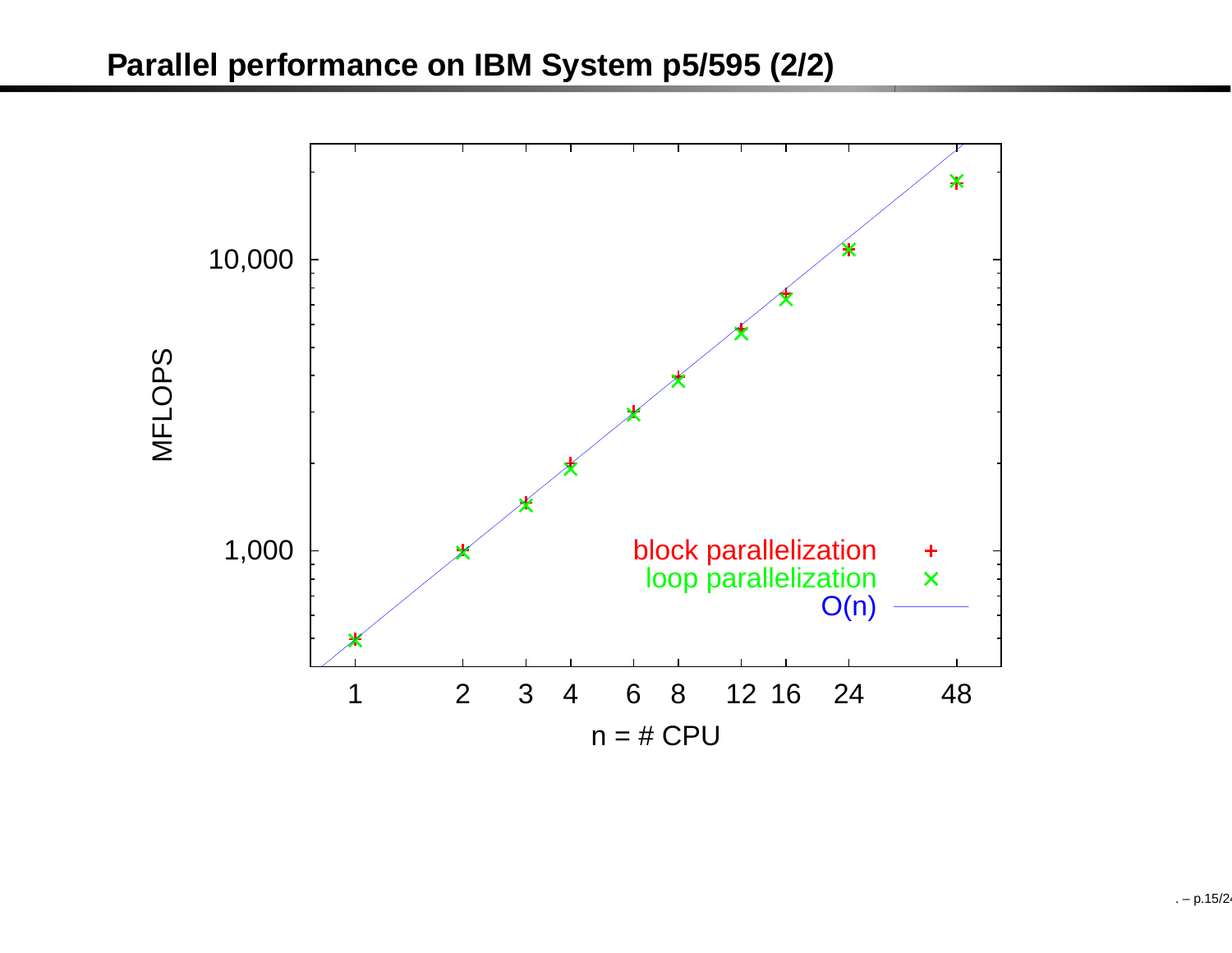### **Implementation of inner product by OpenMP**

```
inner product of (x,\,y).
```
#include <omp.h>

```
allocate \operatorname{s}[D], \sigma[D];
```
}

```
omp_set_num_threads(D);
```
#pragma omp parallel default(shared) private ( $p$ ) {

```
p=omp_get_thread_num();
    \texttt{s}[p\,]\texttt{=} (x_p, y_p) + \sum_{j \in \Lambda_{\mathcal{F},p}} [x_\mathcal{F}

#pragma omp barrier
                                                          \mathcal{F}] j [y\mathcal{F}% (x,y)]_{ij}\mathcal{F}] j
                                                                           .
    \sigma[p] =\sum_{1\leq q\leq D}s[q]
                                              .
```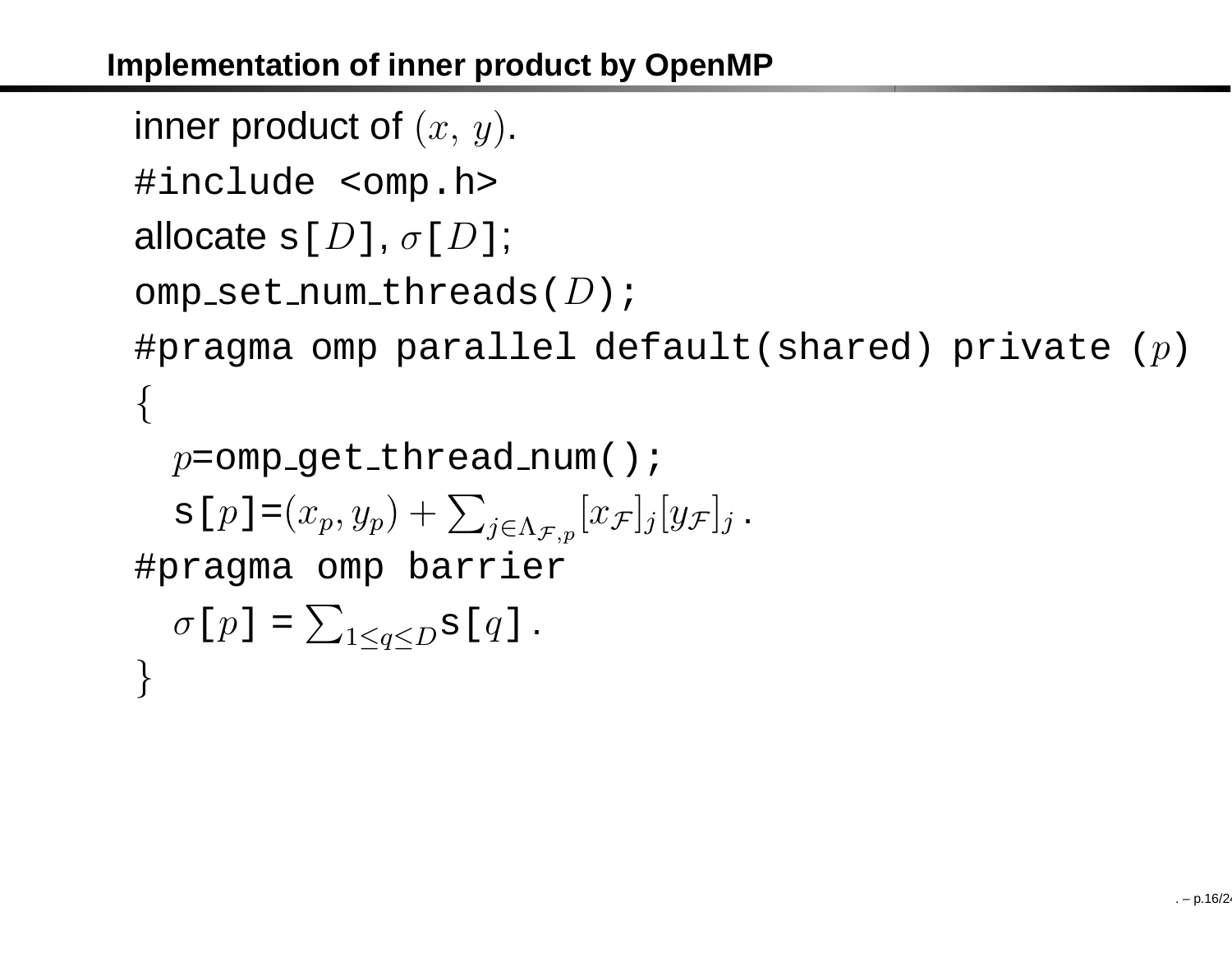#pragma omp parallel default(shared) private ... { $x_0\in\mathbb{R}^N$  , #pragma omp barrier  $w_0 := Ax_0,$  $p_0 := r_0 := b - w_0,$  $\gamma_0 := (r_0, r_0),$ do  $n = 0, 1, \ldots$  , until  $||r_n||/||r_0|| < \varepsilon$ #pragma omp barrier

$$
w_n := Ap_n,
$$
  
\n
$$
\rho_n := (w_n, p_n),
$$
  
\n
$$
x_{n+1} := x_n + (\gamma_n/\rho_n)p_n,
$$
  
\n
$$
r_{n+1} := r_n - (\gamma_n/\rho_n)w_n,
$$
  
\n
$$
\gamma_{n+1} := (r_{n+1}, r_{n+1}),
$$
  
\n
$$
p_{n+1} := r_{n+1} + (\gamma_{n+1}/\gamma_n)p_n.
$$

enddo

}

matrix-vector products and inner product contain barrier.  $\qquad \qquad \qquad \qquad \qquad \qquad \qquad \qquad \ldots \qquad \qquad \ldots \qquad \qquad \ldots$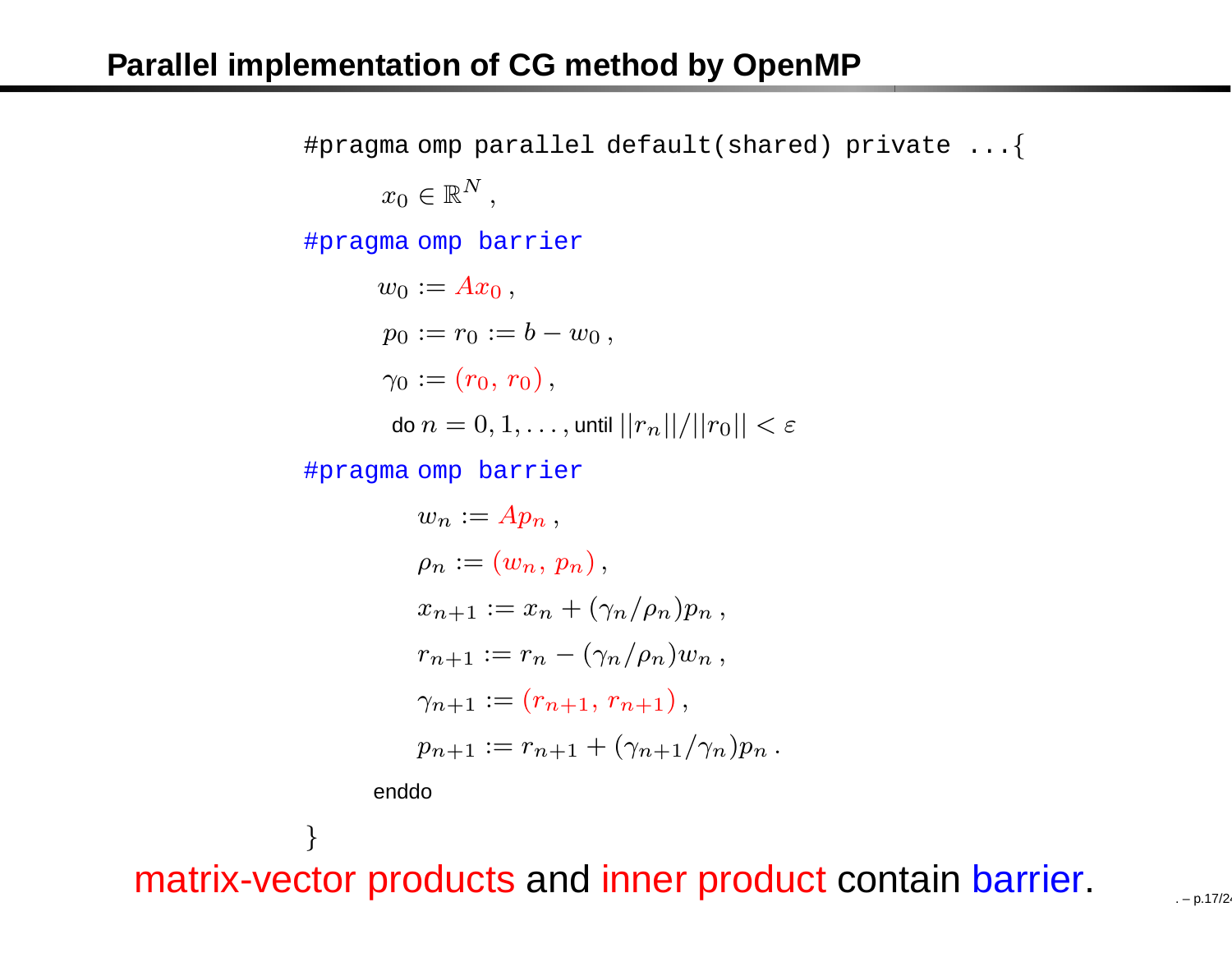### **Non-overlapping domain decomposition method**

- Schur complement
	- $\mathcal{L}_{\mathcal{A}}$ - iterative substructuring method
	- $\mathcal{L}_{\mathcal{A}}$ balancing Neumann-Neumann proconditioner
- $\bullet$  Lagrange multiplier
	- $\mathcal{L}_{\mathcal{A}}$ FETI (finite element tearing and interconnecting)
	- mortar method (subdomains are discretized withdifferent manner, e.g. different mesh sizes, different way of discretizations)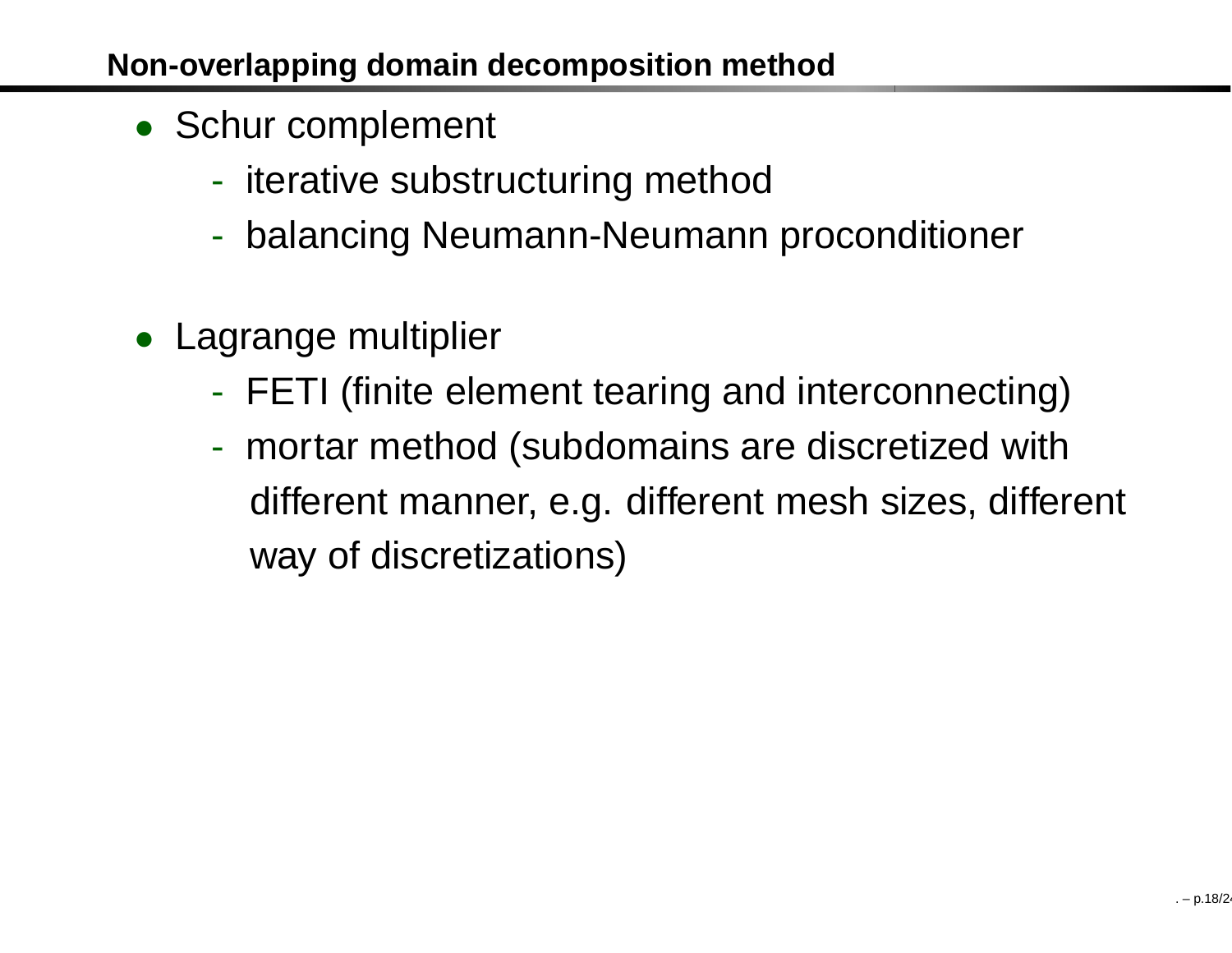# non-overlapping decompositions of domain and matrix $\overline{\Omega} = \bigcup_{1 \leq p \leq D} \Omega^{(p)} = \mathcal{F} \cup \bigcup_{1 \leq p \leq D} (\partial \Omega \cap \Omega^{(p)}),$  $\mathcal{F}:=\bigcup_{1\leq p< q\leq D}\partial\Omega^{(p)}\cap\partial\Omega^{(q)}.$

$$
A = \sum_{1 \le p \le D} \tilde{\mathcal{R}}^{(p)T} \begin{bmatrix} A_{pp} & A_{p\mathcal{F}} \\ A_{\mathcal{F}p} & A_{\mathcal{F}\mathcal{F}}^{(p)} \end{bmatrix} \tilde{\mathcal{R}}^{(p)} \qquad : \textbf{SPD}
$$

local Schur complement matrix

$$
S^{(p)} = A_{\mathcal{F}\mathcal{F}}^{(p)} - A_{\mathcal{F}p} A_{p\, p}^{-1} A_{p\, \mathcal{F}}
$$

global Schur complement matrix

$$
S = \sum_{1 \le p \le D} \mathcal{R}^{(p)T} S^{(p)} \mathcal{R}^{(p)}
$$

: symmetric positive definite

+ preconditioned CG method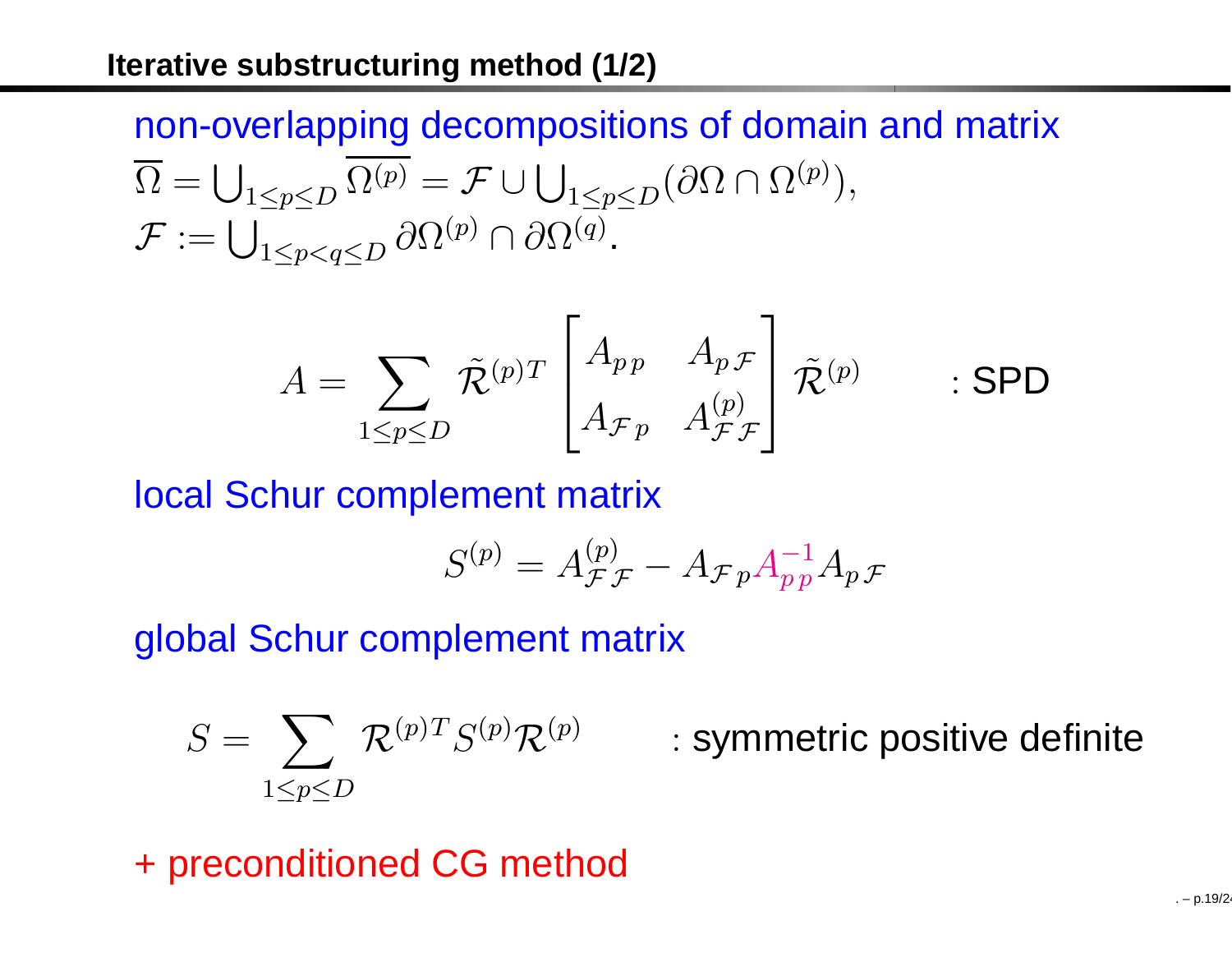$$
\begin{bmatrix}\n\{A_{pp}\} & \{A_{pF}\} \\
\{A_{Fp}\} & A_{FF}\n\end{bmatrix} = \n\begin{bmatrix}\n\{I_p\} & 0 \\
\{A_{Fp}A_{pp}\} & I_{F}\n\end{bmatrix}\n\begin{bmatrix}\n\{A_{pp}\} & 0 \\
0 & S\n\end{bmatrix}\n\begin{bmatrix}\n\{I_p\} & \{A_{pp}^{-1}A_{pF}\} \\
0 & I_{F}\n\end{bmatrix}
$$

 $A:$  SPD  $\Rightarrow S:$  SPD

by Sylvester's law of inertia.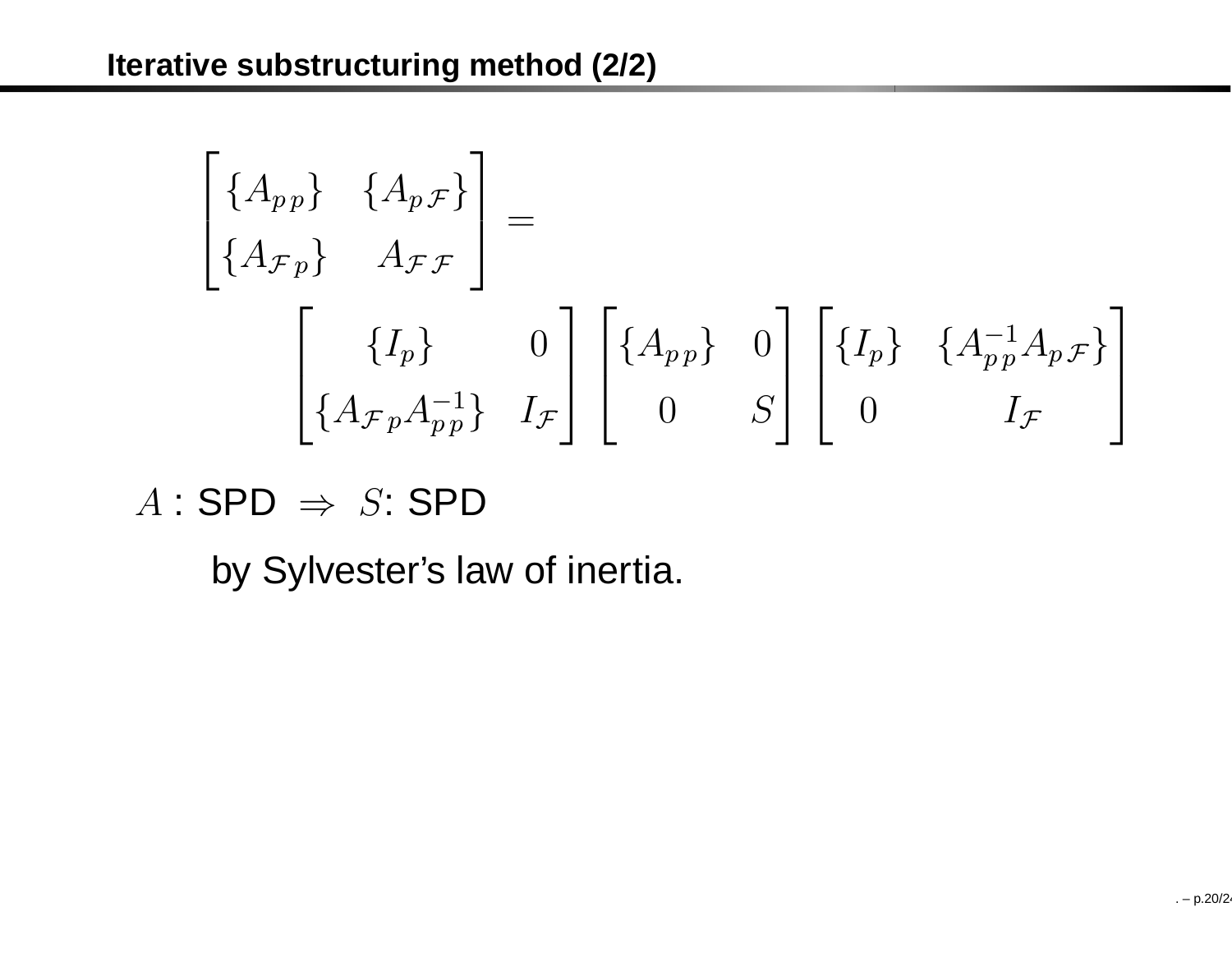### **Neumann-Neumann preconditionder: (1/2)**

$$
\text{Ker}\begin{bmatrix} A_{pp} & A_{p\mathcal{F}} \\ A_{\mathcal{F}p} & A_{\mathcal{F}\mathcal{F}} \end{bmatrix} = \text{span}\begin{bmatrix} \begin{bmatrix} \omega_p^{(i)} \\ \omega_{\mathcal{F},p}^{(i)} \end{bmatrix} \end{bmatrix}
$$

elasticity problem  $\rightarrow$  rigid body movements

$$
\text{Ker}S^{(p)} = \text{span}[\omega_{\mathcal{F},\,p}^{(i)}]
$$

$$
S = \sum_{1 \le p \le D} \mathcal{R}^{(p)T} S^{(p)} \mathcal{R}^{(p)}
$$

1-level Neumann-Neumann preconditioner: [De Roeck-Le Tallec 1991]

$$
S^{\dagger} \sim \sum_{1 \le p \le D} \mathcal{R}^{(p)T} D^{(p)} S^{(p) \dagger} \mathcal{D}^{(p)} \mathcal{R}^{(p)}
$$

 $\mathcal{D}^{(p)}$  : partition of unity,  $\sum_{1\leq p\leq D}\mathcal{R}^{(p)^{T}}$  ${}^{I}\mathcal{D}^{(p)}\mathcal{R}^{(p)}=I_\mathcal{F}$  $\mathcal{F}$  .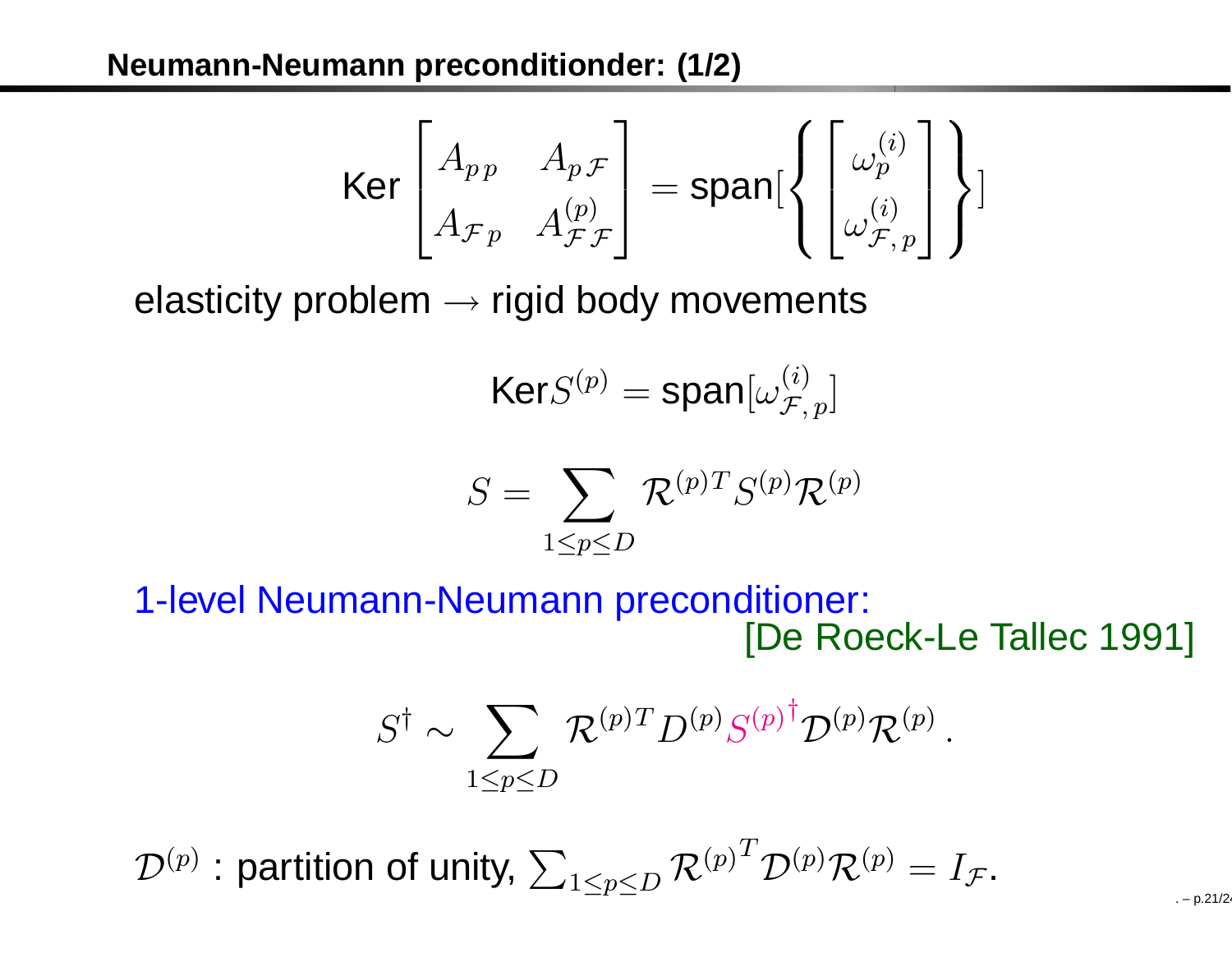$$
\begin{bmatrix}\nA_{p p} & A_{p \mathcal{F}} \\
A_{\mathcal{F} p} & A_{\mathcal{F} \mathcal{F}}\n\end{bmatrix}\n\begin{bmatrix}\nu_p \\
u_{\mathcal{F}, p}\n\end{bmatrix} =\n\begin{bmatrix}\n0 \\
r_{\mathcal{F}, p}\n\end{bmatrix}\n\quad \text{on } \text{span}[\left\{\begin{bmatrix}\n\omega_p^{(i)} \\
\omega_{\mathcal{F}, p}^{(i)}\n\end{bmatrix}\right\}]^{\perp}
$$
\n
$$
\begin{bmatrix}\nA_{p p} & A_{p \mathcal{F}} \\
0 & S^{(p)}\n\end{bmatrix}\n\begin{bmatrix}\nu_p \\
u_{\mathcal{F}, p}\n\end{bmatrix} =\n\begin{bmatrix}\n0 \\
r_{\mathcal{F}, p}\n\end{bmatrix}\n\quad \text{on } \text{span}[\left\{\begin{bmatrix}\n\omega_p^{(i)} \\
\omega_{\mathcal{F}, p}^{(i)}\n\end{bmatrix}\right\}]^{\perp}
$$
\n
$$
S^{(p)}u_{\mathcal{F}, p} = r_{\mathcal{F}, p}\n\quad \text{on } \text{span}[\left\{\begin{bmatrix}\n\omega_{\mathcal{F}, p}^{(i)}\n\end{bmatrix}\right\}]^{\perp}
$$

local Schur complement matrix

 $\Leftrightarrow$  subproblems with Neumann B.C.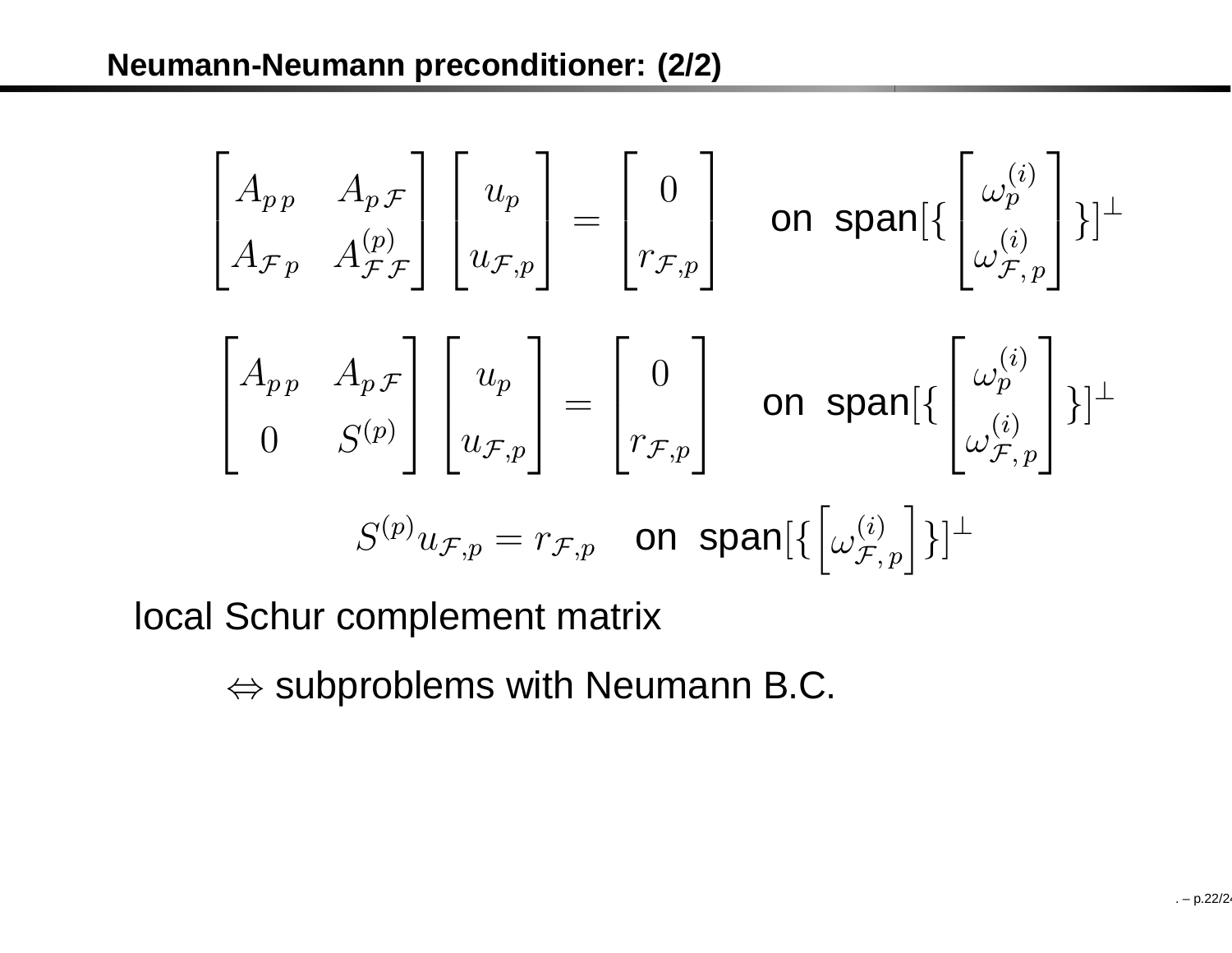[Mandel 1993] **subspace for coarse grid correction**

$$
Y := \{ w \in \mathbb{R}^{N_{\mathcal{F}}}; w = \sum_{1 \le p \le D} R^{(p)T} D^{(p)} v^{(p)}, v^{(p)} \in \text{Ker} S^{(p)} \}.
$$

 $P_Y$  : orthogonal projection,  $\mathbb{R}^{N_\mathcal{F}} \to Y$  $S_0=P_Y S P_Y$  : Schur complement matrix on the coarse . space  $Y$ .

balancing Neumann-Neumann preconditioner:

$$
Q_{BNN} := (I - S_0^{\dagger}) \left( \sum_{1 \leq i \leq D} R^{(i)T} D^{(i)} S^{(i) \dagger} D^{(i)} R^{(i)} \right) (I - S_0^{\dagger}) + S_0^{\dagger}.
$$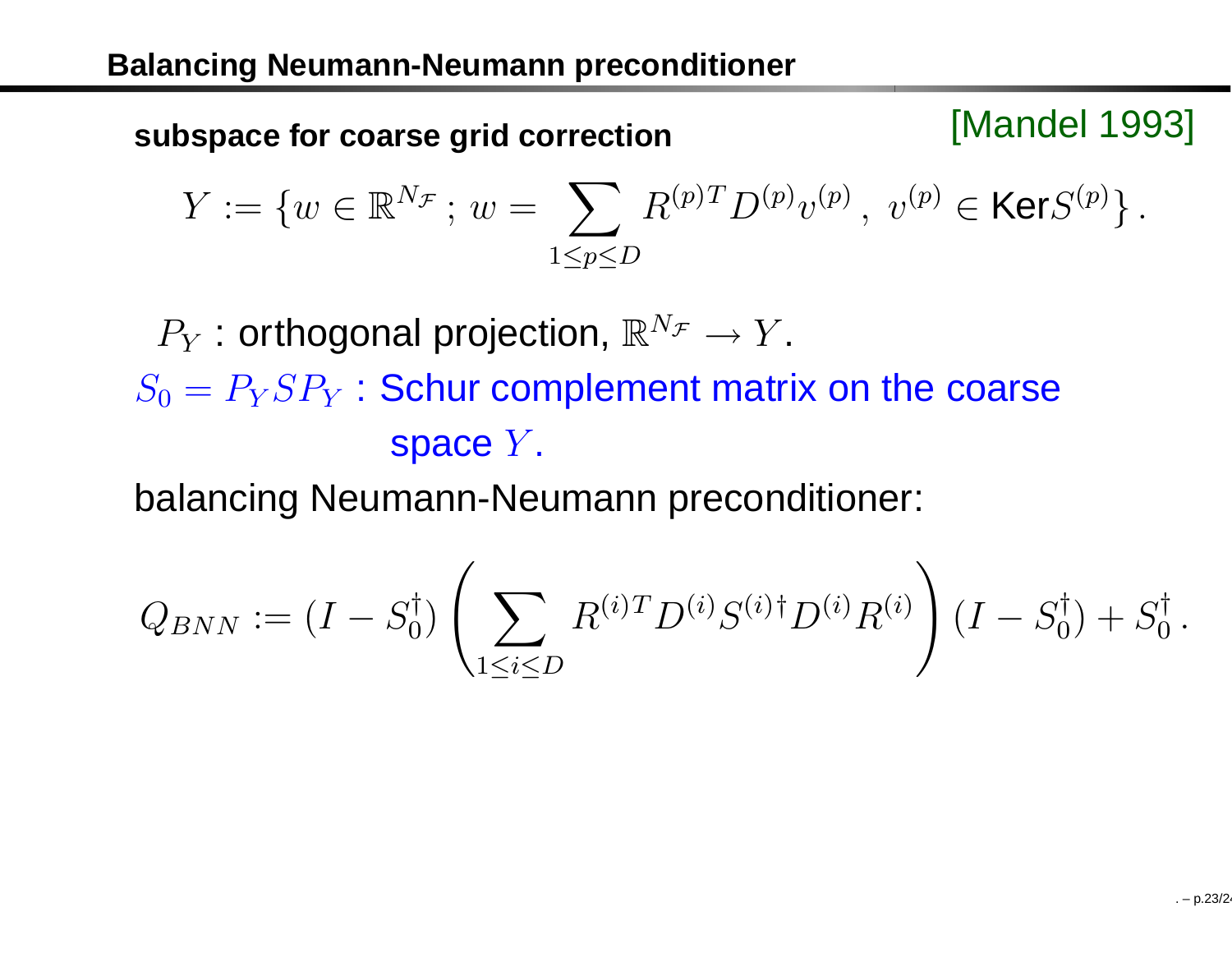[Mandel 1993] **subspace for coarse grid correction**

$$
Y := \{ w \in \mathbb{R}^{N_{\mathcal{F}}}; w = \sum_{1 \le p \le D} R^{(p)T} D^{(p)} v^{(p)}, v^{(p)} \in \text{Ker} S^{(p)} \}.
$$

 $r$ : residual  $\Rightarrow$   $M_{\mathsf{BNN}} r$ : preconditioning.

- (1) Find  $x \in Y$  such that  $(S x, w) = (r, w) \ \forall w \in Y$  $r^{(p)}:=D^{(p)}R^{(p)}(r-\;$  $\overline{\phantom{a}}$ . (2) $\frac{1}{2}$  . The set of  $\frac{1}{2}$  $-S(x)$  ( $\in \text{Im}S^{(p)}$ ). (3) Find  $u^{(p)} \in \textsf{Im} S^{(p)}$  such that  $S^{(p)} u^{(p)} = r^{(p)}$ . (4)  $u := \sum_p R^{(p)T}$ (5) Find  $y \in Y$  such that  $(S(u+y), w) = (r, w) \ \ \forall w \in Y$  $R^{(p)T}D^{(p)}u^{(p)}$  . . (6) $M_{\mathsf{BNN}} r=u+y$ . **Remark**:
- (1), (5) : equation of  $S_0$ : solvable  $\leftarrow S$  : SPD.

(1), (2) 
$$
\Leftrightarrow
$$
  $(D^{(p)}R^{(p)}(r-S)x, v^{(p)}) = 0 \quad \forall v^{(p)} \in \text{ker}S^{(p)}$ .

 $-$  p.23/24